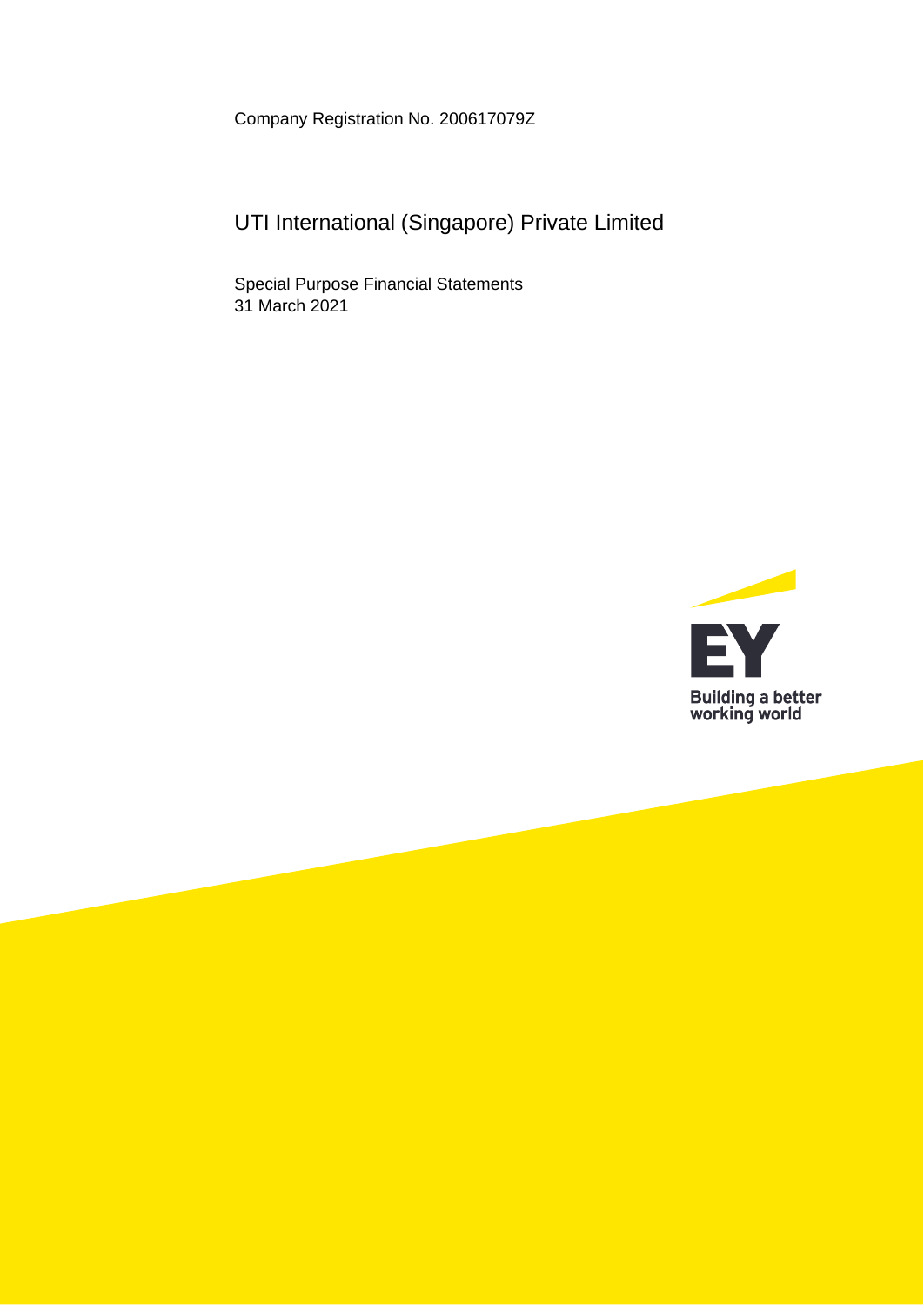# **General information**

# **Directors**

Imtaiyazur Rahman Praveen Jagwani Tan Woon Hum Fatima Khellafi Mark Tennant

# **Company Secretary**

Ng Puay Chye (Huang Peicai)

# **Registered Office**

3 Raffles Place #08-02 Bharat Building Singapore 048617

### **Auditor**

Ernst & Young LLP

# **Index**

**Page**

| Directors' statement              |   |
|-----------------------------------|---|
| Independent auditor's report      |   |
| Statement of comprehensive income | 5 |
| Balance sheet                     | 6 |
| Statement of changes in equity    |   |
| Cash flow statement               | 8 |
| Notes to the financial statements | 9 |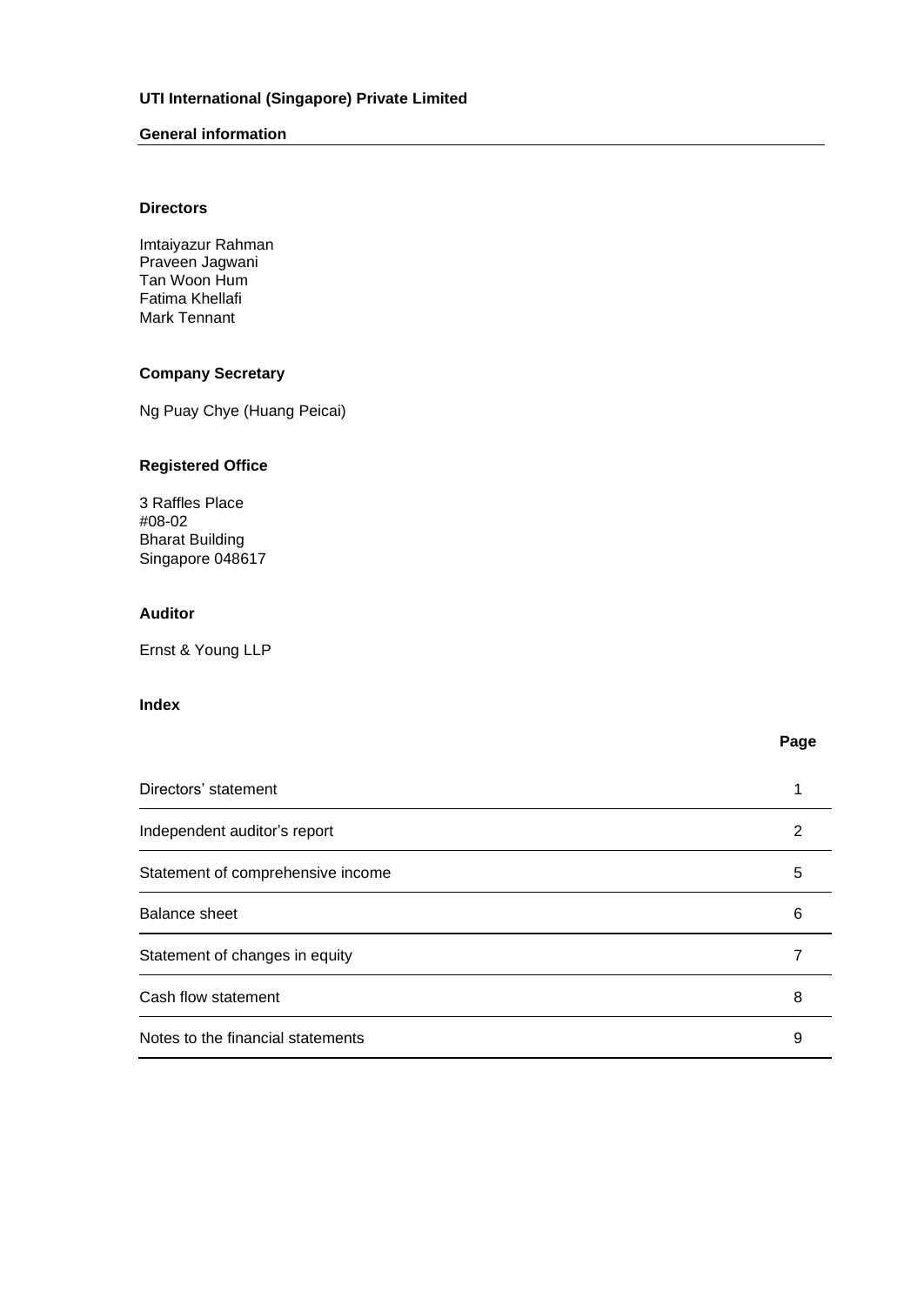#### **Directors' statement**

The directors are pleased to present to the member the audited financial statements of UTI International (Singapore) Private Limited (the "Company"), prepared in accordance to the International Financial Reporting Standards, for the financial year ended 31 March 2021.

# **Opinion of the directors**

In the opinion of the directors,

- (a) the financial statements of the Company are drawn up so as to give a true and fair view of the financial position of the Company as at 31 March 2021 and the financial performance, changes in equity and cash flows of the Company for the financial year ended on that date; and
- (b) at the date of this statement, there are reasonable grounds to believe that the Company will be able to pay its debts as and when they fall due.

·'

- 1 -

. ' . • I ,

On behalf of the Board of Directors:

Imtaiyazur Rahman **Director** 

Praveen Jagwani **Director** 

Singapore 19 April 2021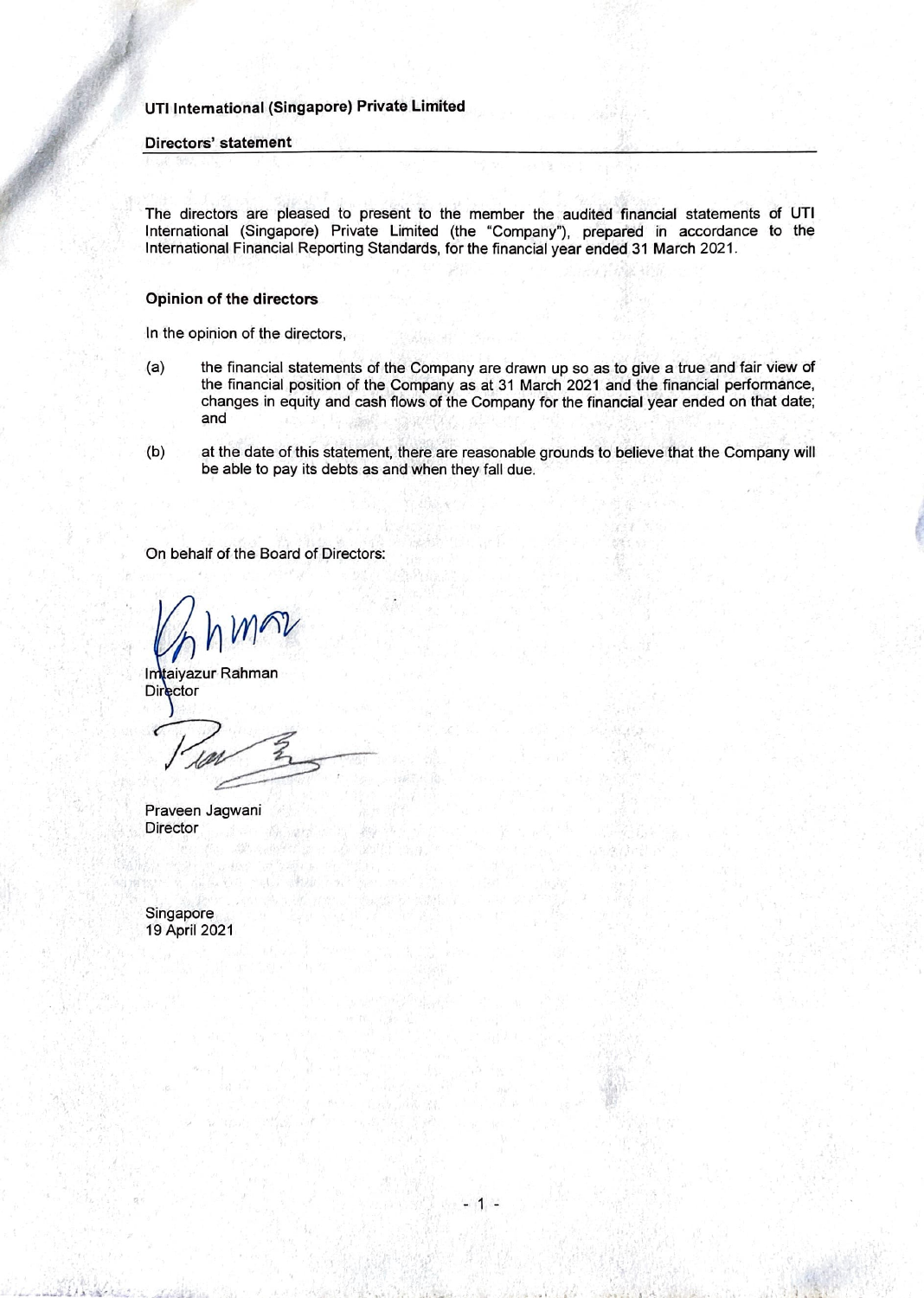#### **Independent auditor's report For the financial year ended 31 March 2021**

# **Independent auditor's report to the member of UTI International (Singapore) Private Limited**

#### **Report on the audit of the financial statements**

# **Opinion**

We have audited the accompanying financial statements of UTI International (Singapore) Private Limited (the Company), which comprise the balance sheet as at 31 March 2021, and the statement of comprehensive income, statement of changes in equity and cash flow statement for the financial year then ended, and a summary of significant accounting policies and other explanatory information.

In our opinion, the financial statements present fairly, in all material respects, the financial position of the Company as at 31 March 2021, and its financial performance and its cash flows for the year then ended in accordance with the provisions of the International Financial Reporting Standards (IFRSs).

#### **Basis for opinion**

We conducted our audit in accordance with Singapore Standards on Auditing (SSAs). Our responsibilities under those standards are further described in the Auditor's Responsibilities for the Audit of the Financial Statements section of our report. We are independent of the Company in accordance with the Accounting and Corporate Regulatory Authority (ACRA) Code of Professional Conduct and Ethics for Public Accountants and Accounting Entities (ACRA Code) together with the ethical requirements that are relevant to our audit of the financial statements in Singapore, and we have fulfilled our other ethical responsibilities in accordance with these requirements and the ACRA Code. We believe that the audit evidence we have obtained is sufficient and appropriate to provide a basis for our opinion.

# **Other information**

Management is responsible for other information which comprises the general information and directors' statement.

Our opinion on the financial statements does not cover the other information and we do not express any form of assurance conclusion thereon.

In connection with our audit of the financial statements, our responsibility is to read the other information and, in doing so, consider whether the other information is materially inconsistent with the financial statements or our knowledge obtained in the audit or otherwise appears to be materially misstated. If, based on the work we have performed, we conclude that there is a material misstatement of this other information, we are required to report that fact. We have nothing to report in this regard.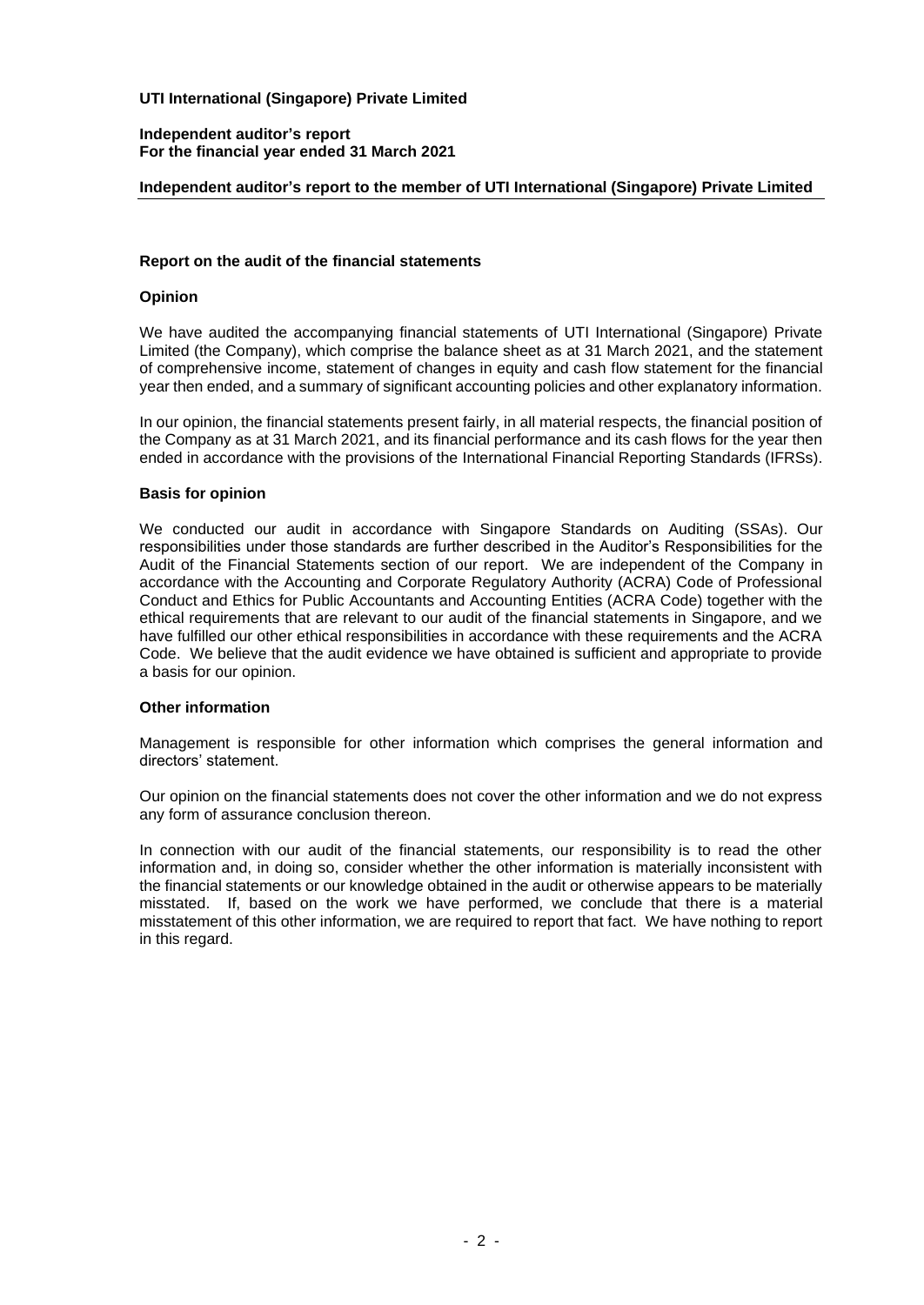#### **Independent auditor's report For the financial year ended 31 March 2021**

# **Independent auditor's report to the member of UTI International (Singapore) Private Limited**

#### **Responsibilities of management and directors for the financial statements**

Management is responsible for the preparation and fair presentation of the financial statements in accordance with the provisions of the IFRSs, and for devising and maintaining a system of internal accounting controls sufficient to provide a reasonable assurance that assets are safeguarded against loss from unauthorised use or disposition; and transactions are properly authorised and that they are recorded as necessary to permit the preparation of true and fair financial statements and to maintain accountability of assets.

In preparing the financial statements, management is responsible for assessing the Company's ability to continue as a going concern, disclosing, as applicable, matters related to going concern and using the going concern basis of accounting unless management either intends to liquidate the Company or to cease operations, or has no realistic alternative but to do so.

The directors' responsibilities include overseeing the Company's financial reporting process.

#### **Auditor's responsibilities for the audit of the financial statements**

Our objectives are to obtain reasonable assurance about whether the financial statements as a whole are free from material misstatement, whether due to fraud or error, and to issue an auditor's report that includes our opinion. Reasonable assurance is a high level of assurance, but is not a guarantee that an audit conducted in accordance with SSAs will always detect a material misstatement when it exists. Misstatements can arise from fraud or error and are considered material if, individually or in the aggregate, they could reasonably be expected to influence the economic decisions of users taken on the basis of these financial statements.

As part of an audit in accordance with SSAs, we exercise professional judgement and maintain professional scepticism throughout the audit. We also:

- Identify and assess the risks of material misstatement of the financial statements, whether due to fraud or error, design and perform audit procedures responsive to those risks, and obtain audit evidence that is sufficient and appropriate to provide a basis for our opinion. The risk of not detecting a material misstatement resulting from fraud is higher than for one resulting from error, as fraud may involve collusion, forgery, intentional omissions, misrepresentations, or the override of internal control.
- Obtain an understanding of internal control relevant to the audit in order to design audit procedures that are appropriate in the circumstances, but not for the purpose of expressing an opinion on the effectiveness of the Company's internal control.
- Evaluate the appropriateness of accounting policies used and the reasonableness of accounting estimates and related disclosures made by management.
- Conclude on the appropriateness of management's use of the going concern basis of accounting and, based on the audit evidence obtained, whether a material uncertainty exists related to events or conditions that may cast significant doubt on the Company's ability to continue as a going concern. If we conclude that a material uncertainty exists, we are required to draw attention in our auditor's report to the related disclosures in the financial statements or, if such disclosures are inadequate, to modify our opinion. Our conclusions are based on the audit evidence obtained up to the date of our auditor's report. However, future events or conditions may cause the Company to cease to continue as a going concern.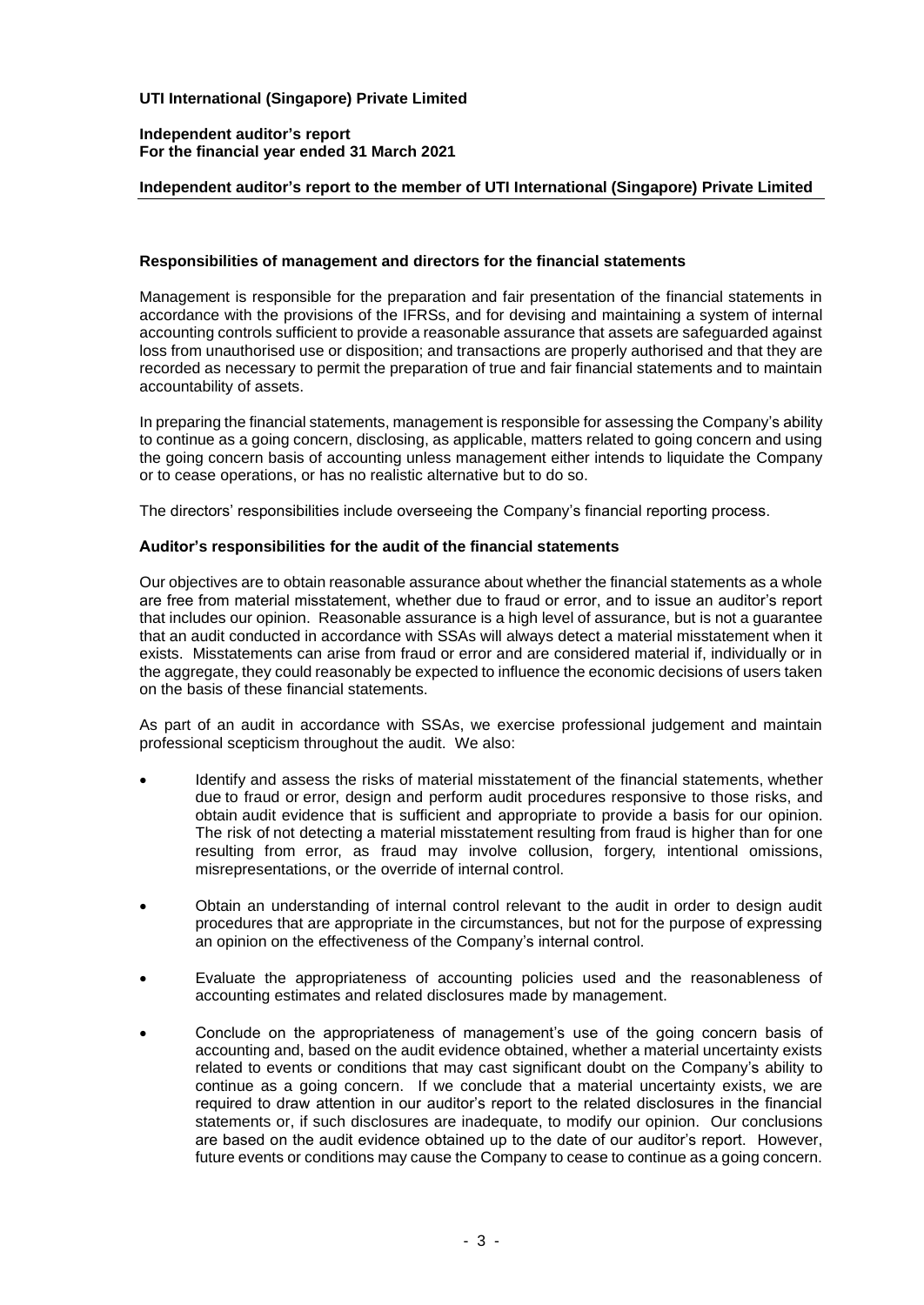# **Independent auditor's report For the financial year ended 31 March 2021**

# **Independent auditor's report to the member of UTI International (Singapore) Private Limited**

#### **Auditor's responsibilities for the audit of the financial statements (cont'd)**

• Evaluate the overall presentation, structure and content of the financial statements, including the disclosures, and whether the financial statements represent the underlying transactions and events in a manner that achieves fair presentation.

We communicate with the directors regarding, among other matters, the planned scope and timing of the audit and significant audit findings, including any significant deficiencies in internal control that we identify during our audit.

# **Basis of accounting and restriction on distribution**

Without modifying our opinion, we draw attention to Note 2.1 to the financial statements, which describes the basis of accounting. These financial statements are prepared for the purpose of reporting to the Company's Head Office. As a result, the financial statements may not be suitable for another purpose. Our report is intended solely for the Company and its Head Office, and should not be distributed to other parties.

### **Other matter**

For the purpose of statutory filing with Accounting and Corporate Regulatory Authority of Singapore, the Company has prepared a separate set of financial statements for the financial year ended 31 March 2021 in accordance with Singapore Financial Reporting Standards on which we issued a separate auditor's report dated the same.

Eunterfourgus

Ernst & Young LLP Public Accountants and Chartered Accountants Singapore 19 April 2021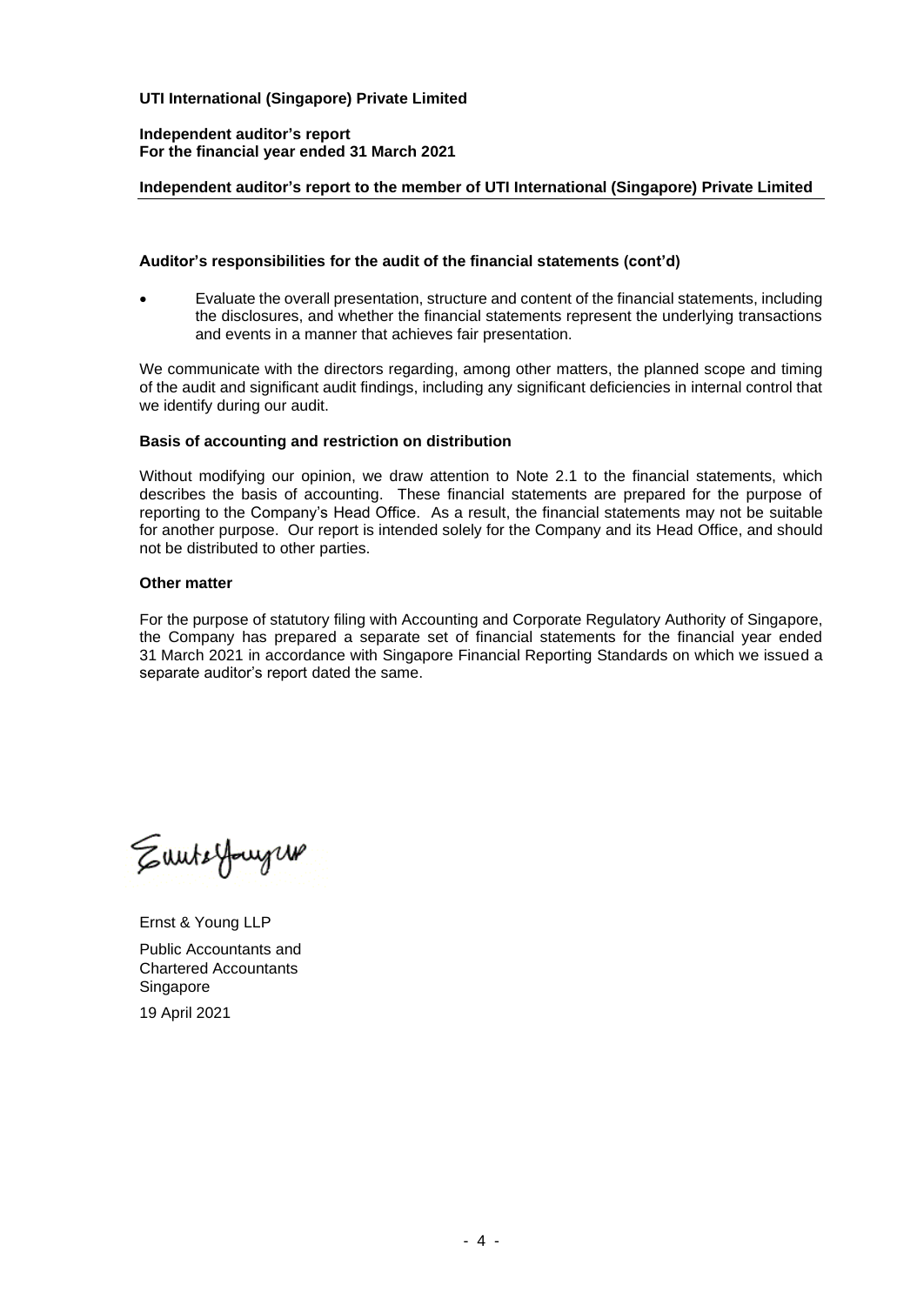#### **Statement of comprehensive income For the financial year ended 31 March 2021**

|                                                                                    | <b>Note</b> | 2021<br>S\$          | 2020<br>S\$         |
|------------------------------------------------------------------------------------|-------------|----------------------|---------------------|
| Revenue<br>Unrealised gains/(losses) on financial assets at fair                   | 3           | 11,864,328           | 10,409,686          |
| value through profit or loss<br>Realised gains from financial assets at fair value |             | 1,706,781            | (906, 238)          |
| through profit or loss                                                             |             | 315,917              |                     |
| <b>Net operating income</b>                                                        |             | 13,887,026           | 9,503,448           |
| <b>Expenses</b>                                                                    |             |                      |                     |
| Salaries and other related expenses                                                | 4           | 4,379,898            | 3,880,374           |
| Depreciation<br>Other operating expenses                                           | 5           | 138,262<br>7,455,616 | 11,477<br>6,456,313 |
| <b>Total expenses</b>                                                              |             | 11,973,776           | 10,348,164          |
| Profit/(loss) before taxation                                                      |             | 1,913,250            | (844, 716)          |
| Tax expense                                                                        | 6           | (73, 742)            | (70,030)            |
| Total comprehensive income for the year                                            |             | 1,839,508            | (914, 746)          |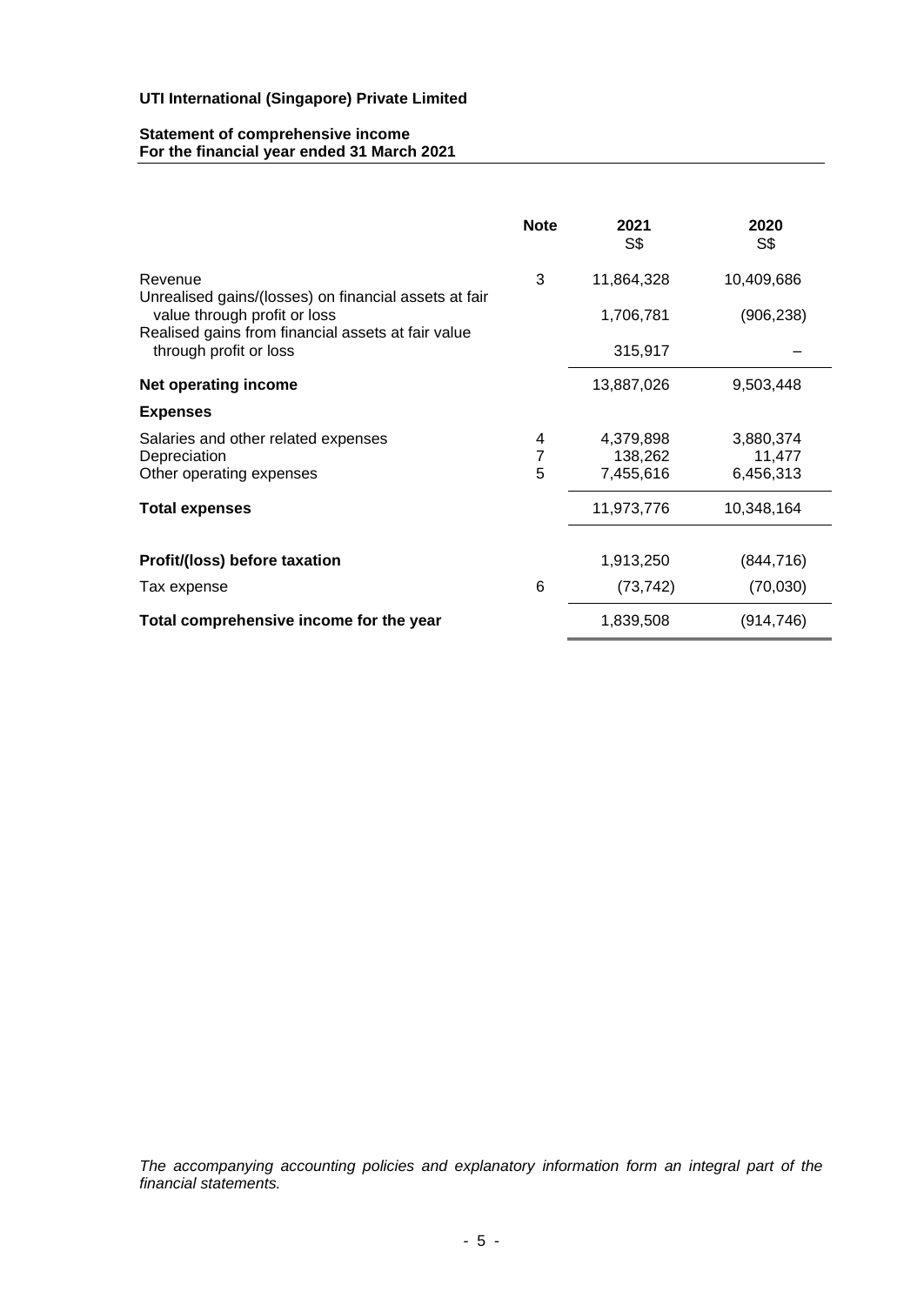#### **Balance sheet As at 31 March 2021**

|                                                                                                                                                          | <b>Note</b>          | 2021<br>S\$                                           | 2020<br>S\$                                    |
|----------------------------------------------------------------------------------------------------------------------------------------------------------|----------------------|-------------------------------------------------------|------------------------------------------------|
| <b>Non-current assets</b>                                                                                                                                |                      |                                                       |                                                |
| Property, plant and equipment and right-of-use asset<br>Investment securities<br>Deferred tax asset                                                      | 7<br>8<br>16         | 154,431<br>6,211,922<br>188,775                       | 24,960<br>4,675,812<br>165,473                 |
|                                                                                                                                                          |                      | 6,555,128                                             | 4,866,245                                      |
| <b>Current assets</b>                                                                                                                                    |                      |                                                       |                                                |
| <b>Trade debtors</b><br>Sundry debtors, prepayments and deposits<br>Cash and cash equivalents                                                            | 14<br>9<br>10        | 3,960,247<br>428,401<br>7,235,136<br>11,623,784       | 3,086,835<br>545,995<br>6,245,307<br>9,878,137 |
| <b>Current liabilities</b>                                                                                                                               |                      |                                                       |                                                |
| Accruals and other liabilities<br>Amounts owing to holding company<br>Amounts owing to ultimate holding company<br>Lease liability<br>Income tax payable | 11<br>14<br>14<br>12 | 3,519,130<br>735,813<br>355,916<br>126,312<br>114,590 | 2,858,139<br>376,019<br>175,097<br>34,935      |
|                                                                                                                                                          |                      | 4,851,761                                             | 3,444,190                                      |
| <b>Net current assets</b>                                                                                                                                |                      | 6,772,023                                             | 6,433,947                                      |
| <b>Net assets</b>                                                                                                                                        |                      | 13,327,151                                            | 11,300,192                                     |
| <b>Equity</b>                                                                                                                                            |                      |                                                       |                                                |
| Share capital<br>Retained earnings<br>Other reserves                                                                                                     | 13                   | 6,000,000<br>7,139,700<br>187,451                     | 6,000,000<br>5,300,192                         |
|                                                                                                                                                          |                      | 13,327,151                                            | 11,300,192                                     |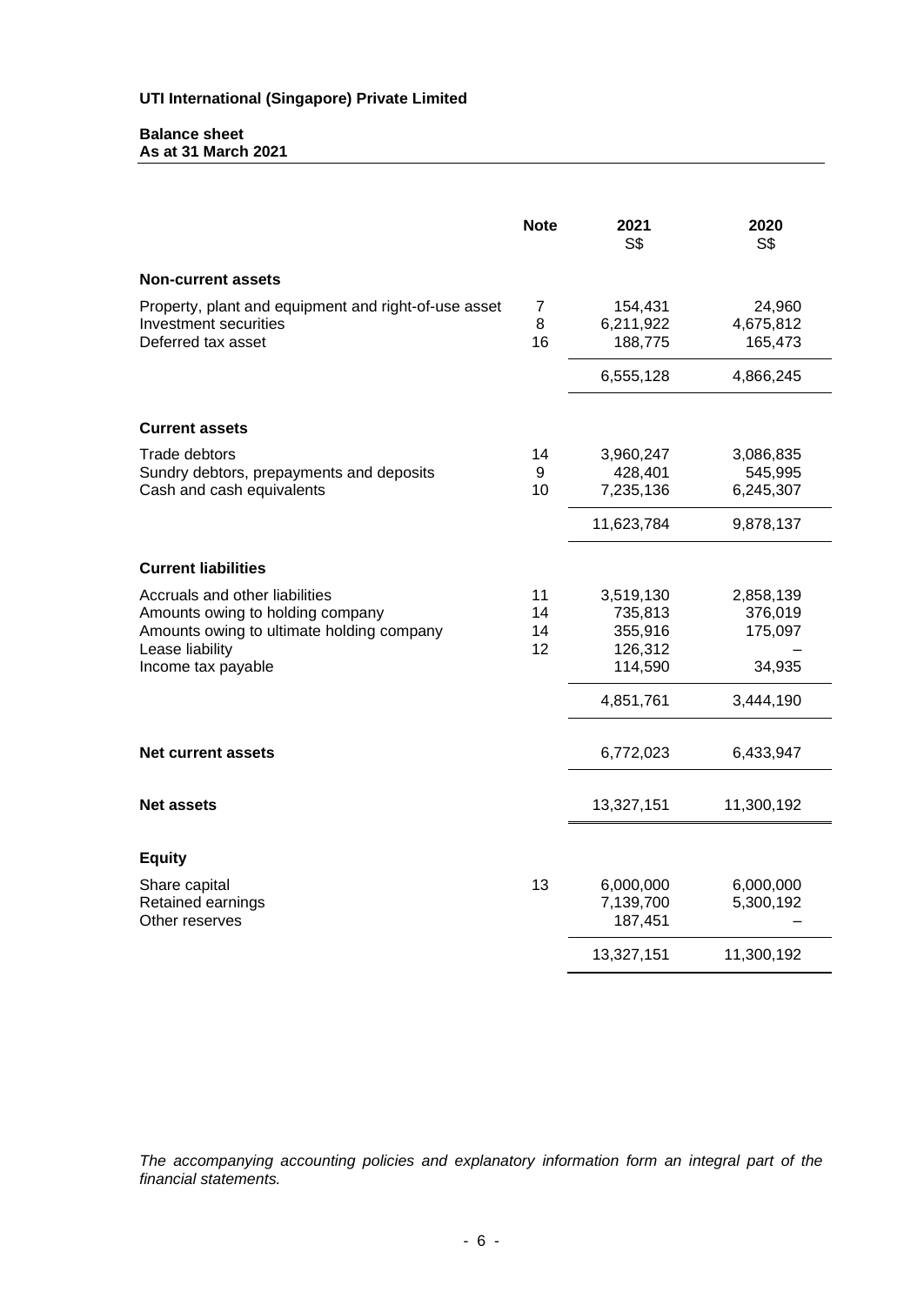# **Statement of changes in equity For the financial year ended 31 March 2021**

|                                                              | <b>Note</b> | 2021<br>S\$            | 2020<br>S\$             |
|--------------------------------------------------------------|-------------|------------------------|-------------------------|
| <b>Share capital</b>                                         |             |                        |                         |
| Balance at beginning and end of year                         | 13          | 6,000,000              | 6,000,000               |
| <b>Retained earnings</b>                                     |             |                        |                         |
| Balance at beginning of year<br>Profit/(losses) for the year |             | 5,300,192<br>1,839,508 | 6,214,938<br>(914, 746) |
| Balance at end of year                                       |             | 7,139,700              | 5,300,192               |
| <b>Other reserves</b>                                        |             |                        |                         |
| Share options granted during the year                        |             | 187,451                |                         |
| <b>Total equity</b>                                          |             | 13,327,151             | 11,300,192              |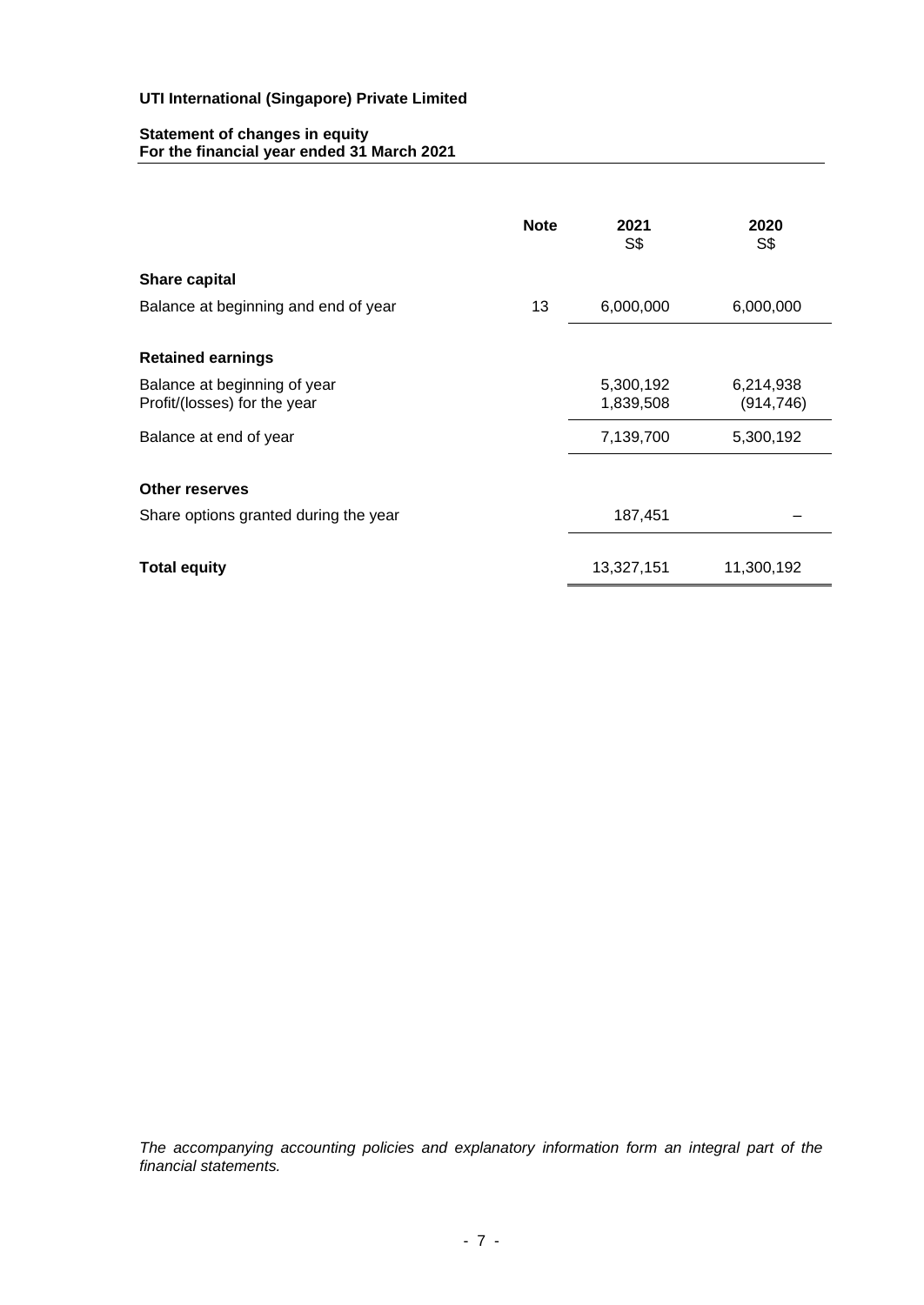# **Cash flow statement For the financial year ended 31 March 2021**

|                                                                                                                                                                                                                                                | 2021<br>S\$                                                           | 2020<br>S\$                    |
|------------------------------------------------------------------------------------------------------------------------------------------------------------------------------------------------------------------------------------------------|-----------------------------------------------------------------------|--------------------------------|
| Cash flows from operating activities                                                                                                                                                                                                           |                                                                       |                                |
| Profit/(loss) before taxation                                                                                                                                                                                                                  | 1,913,250                                                             | (844, 716)                     |
| Adjustments for:                                                                                                                                                                                                                               |                                                                       |                                |
| Depreciation<br>Interest expense on lease liability<br>Interest income on fixed deposits<br>Employee stock options<br>Realised (gains) on Investments<br>Unrealised (gains)/losses on financial assets at fair value<br>through profit or loss | 138,262<br>8,026<br>(11, 574)<br>187,451<br>(315, 917)<br>(1,706,781) | 11,477<br>(22, 136)<br>906,238 |
| Operating cash flows before working capital changes                                                                                                                                                                                            | 212,717                                                               | 50,863                         |
| Changes in operating assets and liabilities:                                                                                                                                                                                                   |                                                                       |                                |
| (Increase)/decrease in:                                                                                                                                                                                                                        |                                                                       |                                |
| <b>Trade debtors</b><br>Sundry debtors, prepayments and deposits                                                                                                                                                                               | (873, 412)<br>117,593                                                 | (959, 743)<br>(109, 767)       |
| (Decrease)/increase in:                                                                                                                                                                                                                        |                                                                       |                                |
| Accruals and other liabilities<br>Amounts owing to related companies<br>Deferred income                                                                                                                                                        | 554,294<br>540,613<br>106,696                                         | 306,496<br>180,979             |
| Cash flows used in operating activities                                                                                                                                                                                                        | 658,501                                                               | (531, 172)                     |
| Income tax paid<br>Tax refund received<br>Interest income on fixed deposits                                                                                                                                                                    | (17, 388)<br>11,574                                                   | (149, 634)<br>15,000<br>22,136 |
| Net cash flows used in operating activities                                                                                                                                                                                                    | 652,687                                                               | (643, 670)                     |
| Cash flows from investing activities                                                                                                                                                                                                           |                                                                       |                                |
| Purchase of property, plant and equipment<br>Purchase of investment security                                                                                                                                                                   | (20, 549)                                                             | (15, 757)                      |
| Cash on redemption of investment security<br>Dividend income reinvested for purchase of investment                                                                                                                                             | 663,980                                                               | (58, 851)                      |
| security                                                                                                                                                                                                                                       | (177, 391)                                                            | (128, 442)                     |
| Net cash flows used in investing activities                                                                                                                                                                                                    | 466,040                                                               | (203,050)                      |
| Cash flows from financing activity                                                                                                                                                                                                             |                                                                       |                                |
| Payment of principal portion of lease liability                                                                                                                                                                                                | (128, 898)                                                            |                                |
| Net cash flows used in financing activity                                                                                                                                                                                                      | (128, 898)                                                            |                                |
| Net decrease in cash and cash equivalents for the year                                                                                                                                                                                         | 989,829                                                               | (846, 720)                     |
| Cash and cash equivalents at beginning of year                                                                                                                                                                                                 | 6,245,307                                                             | 7,092,027                      |
| Cash and cash equivalents at end of year (Note 10)                                                                                                                                                                                             | 7,235,136                                                             | 6,245,307                      |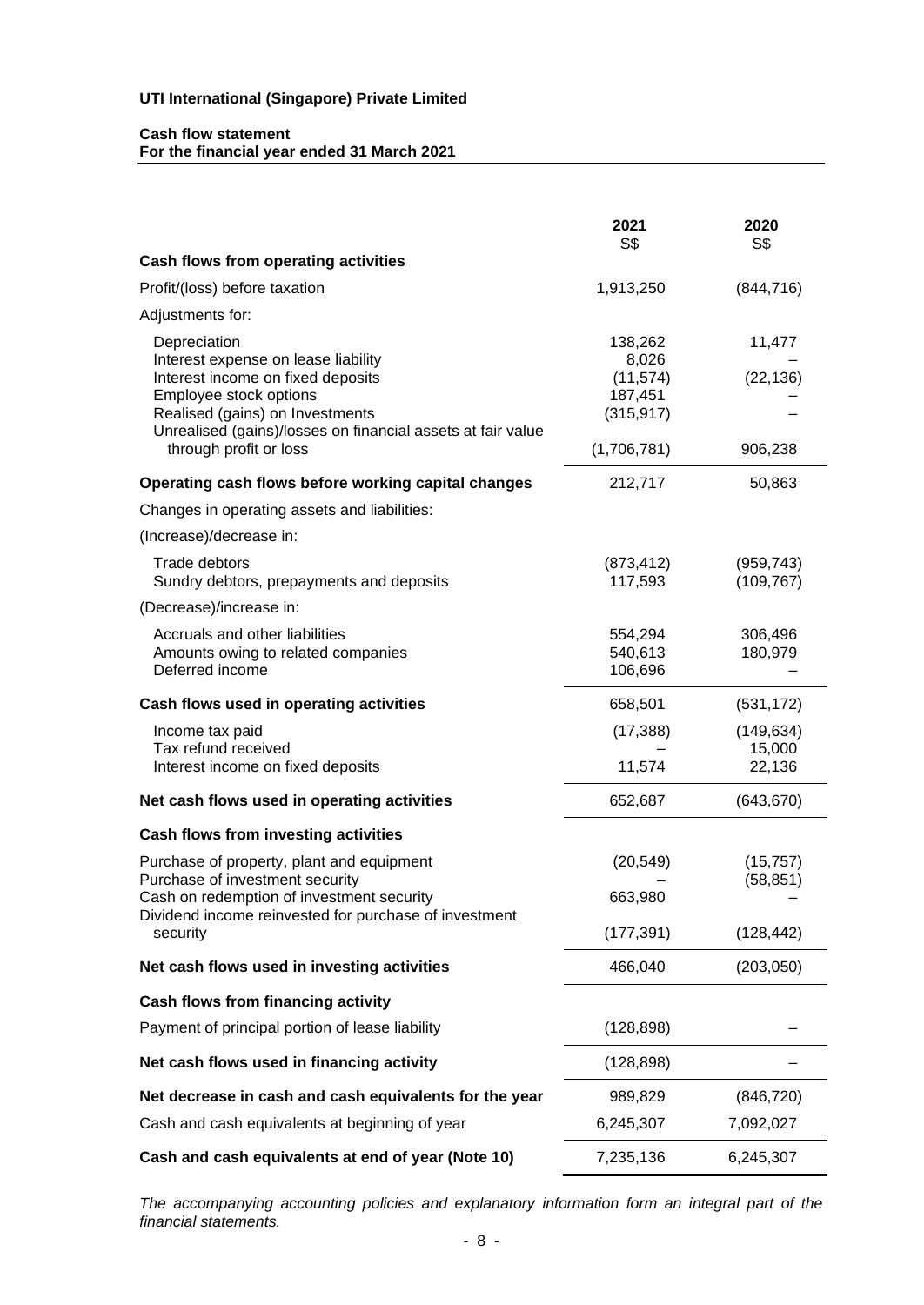### **1. Corporate information**

UTI International (Singapore) Private Limited (the "Company") is a private limited company incorporated in Singapore on 15 November 2006. Its immediate holding company is UTI International Limited, incorporated under the laws of Guernsey, Channel Islands. The ultimate holding company is UTI Asset Management Company Ltd ("UTI AMC"), a public limited company incorporated under the laws of India.

The principal activity of the Company is the provision of fund management services. There has been no significant change in the nature of this activity during the financial year.

The registered office and principal place of business is 3 Raffles Place, #08-02 Bharat Building, Singapore 048617.

# **2. Summary of significant accounting policies**

#### 2.1 *Basis of preparation*

The financial statements of the Company are prepared in accordance with International Financial Reporting Standards ("IFRS") as issued by the International Accounting Standards Board (IASB).

For the purpose of statutory filing with Accounting and Corporate Regulatory Authority of Singapore, the Company has prepared a separate set of financial statements for the financial year ended 31 March 2021 in accordance with Singapore Financial Reporting Standards on which we issued a separate auditor's report dated the same.

The financial statements have been prepared on a historical cost basis, except as disclosed in the policies.

The financial statements are presented in Singapore dollars ("SGD" or "S\$"), the Company's functional currency.

#### 2.2 *Changes in accounting policies and disclosure*

The Company has also adopted the following financial reporting standards and interpretations during the financial year:

- Amendments to IFRS 3 *Definition of a Business*
- Amendments to IFRS 16 Covid-19 *Related Rent Concessions*
- Amendments to IFRS 1 and FRS 8 *Definition of Material*

The Company has adopted the amendments to IFRS 16 which provides a practical expedient for a lessee to not assess qualifying Covid-19 related rent concessions from a lessor for lease modifications. The adoption of these amendments did not have any significant impact on the Company's financial statements.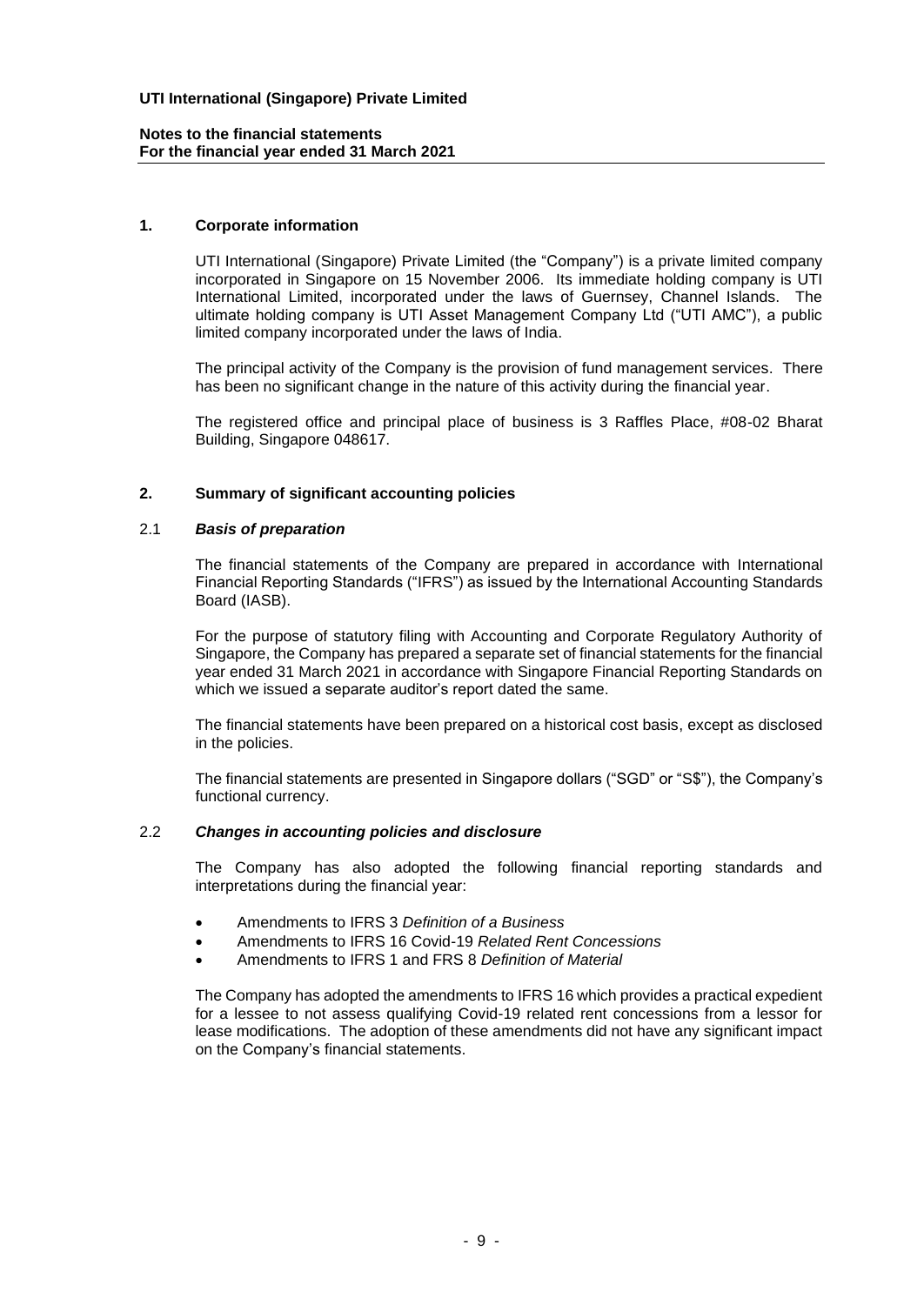### **2. Summary of significant accounting policies (cont'd)**

# 2.3 *Standards issued but not yet effective*

The Company has not adopted the following standards that have been issued but not yet effective:

| <b>Descriptions</b>                                                                                               | <b>Effective for annual</b><br>periods beginning on<br>or after |
|-------------------------------------------------------------------------------------------------------------------|-----------------------------------------------------------------|
| Amendment to IFRS 3 Reference to the Conceptual Framework<br>Amendment to IFRS 16 Property, Plant and Equipment - | 1 January 2022                                                  |
| Proceeds before Intended Use                                                                                      | 1 January 2022                                                  |
| Amendment to IFRS 37 Onerous Contracts - Cost of Fulfilling a<br>Contract                                         | 1 January 2022                                                  |

The directors expect that the adoption of the above pronouncements will have no material impact to the financial statements in the period of initial application.

#### 2.4 *Foreign currency transactions*

Transactions in foreign currencies during the financial year are translated at rates closely approximating those ruling on the transaction dates. Foreign currency monetary assets and liabilities are translated into its functional currency at exchange rates ruling at the end of the reporting period. All exchange differences arising are included in profit or loss.

#### 2.5 *Property, plant and equipment and right-of-use assets*

All items of property, plant and equipment are initially recorded at cost and are recognised as an asset if, and only, it is probable that future economic benefits associated with the items will flow to the Company. Subsequent to recognition, property, plant and equipment are measured at cost less accumulated depreciation and accumulated impairment loss.

Right-of-use assets are presented together with property and equipment in the statement of financial position - refer to accounting policy in Note 2.14.

Depreciation is computed on a straight-line basis over the estimated useful lives of asset as follows:

| Office furniture and equipment | $\sim$ | 3 years |
|--------------------------------|--------|---------|
| Fixtures and fittings          |        | 3 years |
| Computers                      |        | 3 years |

The carrying values of property, plant and equipment are reviewed for impairment when events or changes in circumstances indicate that the carrying values may not be recoverable.

The residual values, useful life and depreciation method are reviewed at each financial year end to ensure the amounts, method and period of depreciation are consistent with previous estimates and the expected pattern of consumption of the future economic benefits embodies in the items of property, plant and equipment.

An item of property, plant and equipment is derecognised upon disposal or when no future economic benefits are expected from its use or disposal. Any gains or losses arising on derecognition of the asset is included in profit or loss in the financial year the asset is derecognised.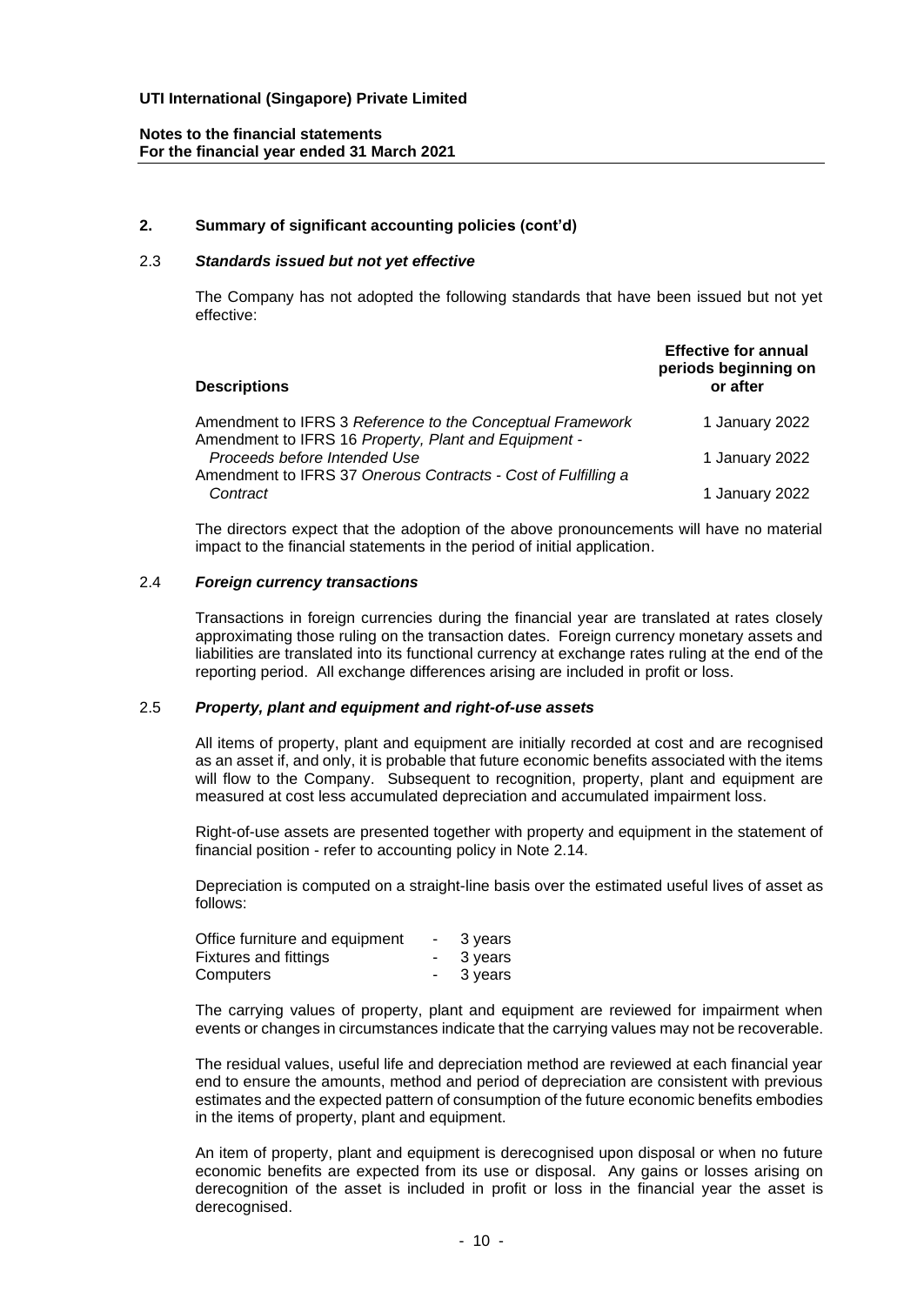# **2. Summary of significant accounting policies (cont'd)**

#### 2.6 *Impairment of non-financial assets*

The Company assesses at the end of each reporting period whether there is an indication that an asset may be impaired. If any such indication exists, the Company makes an estimate of the asset's recoverable amount.

An asset's recoverable amount is the higher of an asset's or cash-generating unit's fair value less costs to sell and its value in use and is determined for an individual asset, unless the asset does not generate cash inflows that are largely independent of those from other assets. In assessing value in use, the estimated future cash flows expected to be generated by the asset are discounted to their present values using a pre-tax discount rate that reflects current market assessments of the time value of money and the risks specific to the asset. In determining fair value less costs to sell, an appropriate valuation model is used. These calculations are corroborated by valuation multiples, quoted share prices for publicly traded subsidiaries or other available fair value indicators. Where the carrying amounts of an asset exceeds its recoverable amounts, the asset is written-down to its recoverable amounts.

Impairment losses are recognised in profit or loss except for assets that are previously revalued where the revaluation was taken to other comprehensive income. In this case the impairment is also recognised in other comprehensive income up to the amounts of any previous revaluation.

An assessment is made at the end of each reporting period as to whether there is any indication that previously recognised impairment losses may no longer exist or may have decreased. A previously recognised impairment loss is reversed only if there has been a change in the estimates used to determine the asset's recoverable amounts since the last impairment loss was recognised. If that is the case, the carrying amount of the assets is increased to its recoverable amount. That increase cannot exceed the carrying amounts that would have been determined, net of depreciation, had no impairment loss been recognised previously. Such reversal is recognised in profit or loss unless the asset is measured at revalued amount, in which case the reversal is treated as a revaluation increase.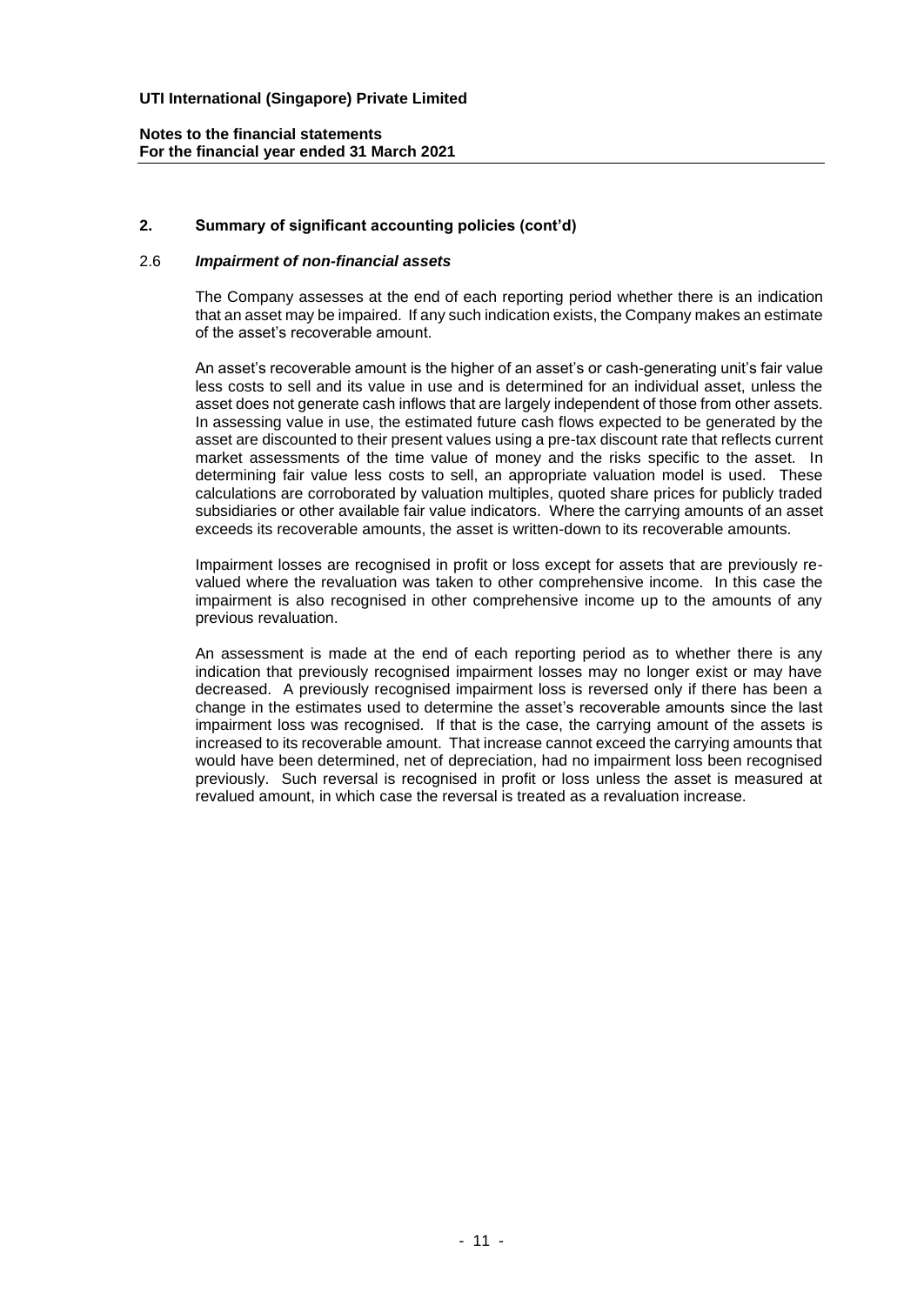# **2. Summary of significant accounting policies (cont'd)**

# 2.7 *Financial instruments*

(a) *Financial assets*

#### Initial recognition and measurement

Financial assets are recognised when, and only when, the Company becomes a party to the contractual provisions of the financial instrument.

Trade receivables are measured at the amount of consideration to which the Company expects to be entitled in exchange for transferring promised goods or services to a customer, excluding amounts collected on behalf of third party, if the trade receivables do not contain a significant financing component at initial recognition.

#### Subsequent measurement

(i) *Amortised cost*

The Company measures financial assets at amortised cost if both the conditions are met; the financial asset is held within a business model with the objective to hold financial assets in order to collect contractual cash flows; and the contractual terms of the financial asset give rise on specified dates to cash flow that are solely payments of principal and interest on the principal amount outstanding.

Financial assets at amortised cost are subsequently measured using the effective interest (EIR) method and are subject to impairment. Gains and losses are recognised in profit or loss when the asset is derecognised, modified or impaired. The losses arising from impairment are recognised in the statement of profit or loss in finance costs for loans and in cost of sales or other operating expenses for receivables.

The Company classifies cash and cash equivalents, trade debtors and sundry debtors, and deposits as financial assets at amortised cost.

(ii) *Financial assets through profit or loss*

Assets that do not meet the criteria for amortised cost or FVOCI are measured at FVPL. A gain or loss on a debt instruments that is subsequently measured at FVPL and is not part of a hedging relationship is recognised in profit or loss in the period in which it arises.

#### **Derecognition**

A financial asset is derecognised where the contractual right to receive cash flows from the asset has expired. On derecognition of a financial asset in its entirety, the difference between the carrying amount and the sum of the consideration received and any cumulative gain or loss that had been recognised in other comprehensive income for debt instruments is recognised in profit or loss.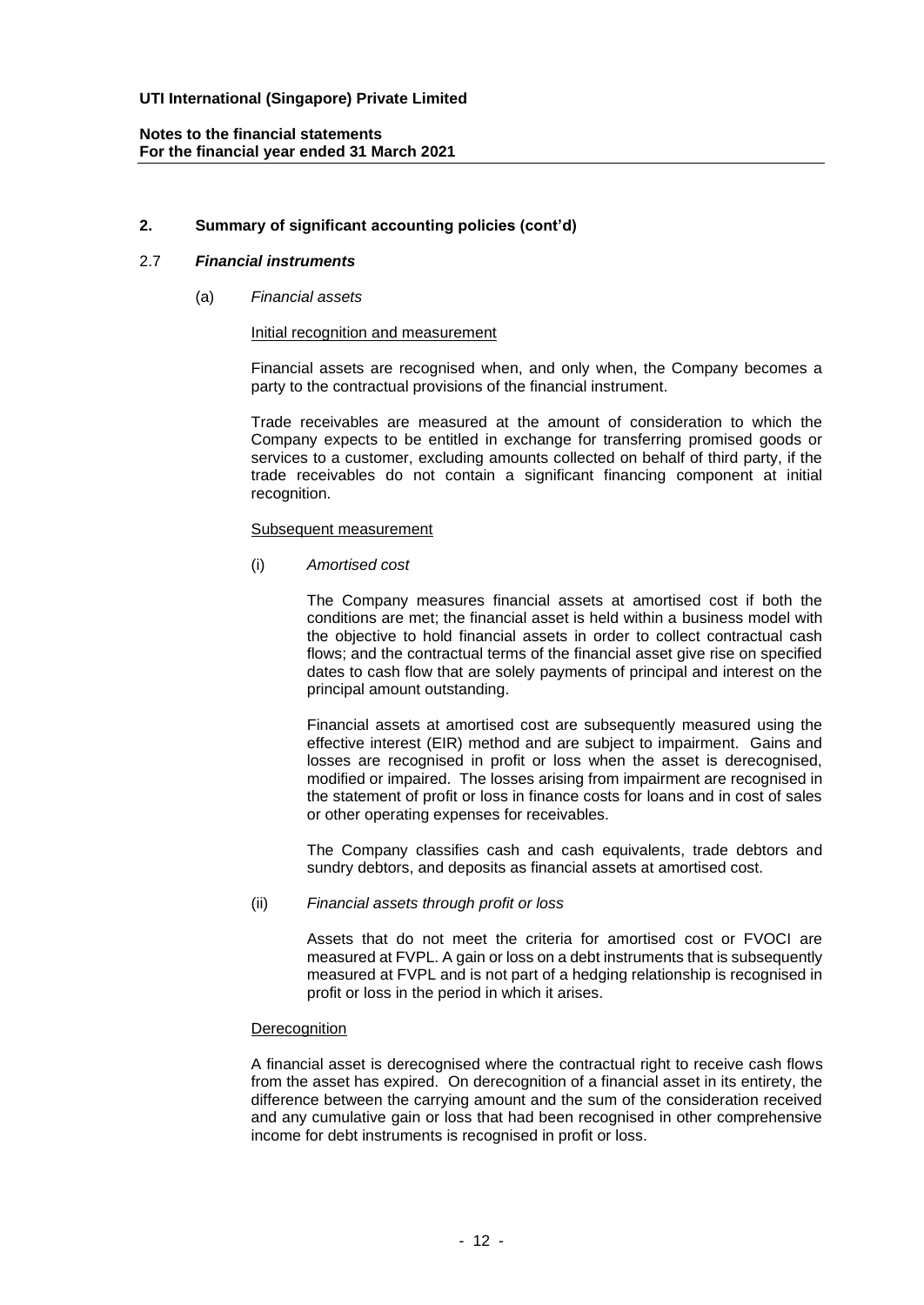# **2. Summary of significant accounting policies (cont'd)**

# 2.7 *Financial instruments (cont'd)*

#### (b) *Financial liabilities*

#### Initial recognition and measurement

Financial liabilities are recognised when, and only when, the Company becomes a party to the contractual provisions of the financial instrument. The Company determines the classification of its financial liabilities at initial recognition.

All financial liabilities are recognised initially at fair value plus in the case of financial liabilities not at FVPL, directly attributable transaction costs.

Financial liabilities include accruals and other liabilities (except provision for bonus and long-term incentives), amounts owing to holding company and amounts owing to ultimate holding company.

#### Subsequent measurement

After initial recognition, financial liabilities that are not carried at FVPL are subsequently measured at amortised cost using the effective interest method. Gains and losses are recognised in profit or loss when the liabilities are derecognised, and through the amortisation process.

#### **Derecognition**

A financial liability is de-recognised when the obligation under the liability is discharged or cancelled or expires. On derecognition, the difference between the carrying amounts and the consideration paid is recognised in profit or loss.

#### 2.8 *Offsetting of financial instruments*

Financial assets and financial liabilities are offset and the net amount is presented in the balance sheets, when and only when, there is a currently enforceable legal right to set-off the recognised amounts and there is an intention to settle on a net basis, or to realise the assets and settle the liabilities simultaneously.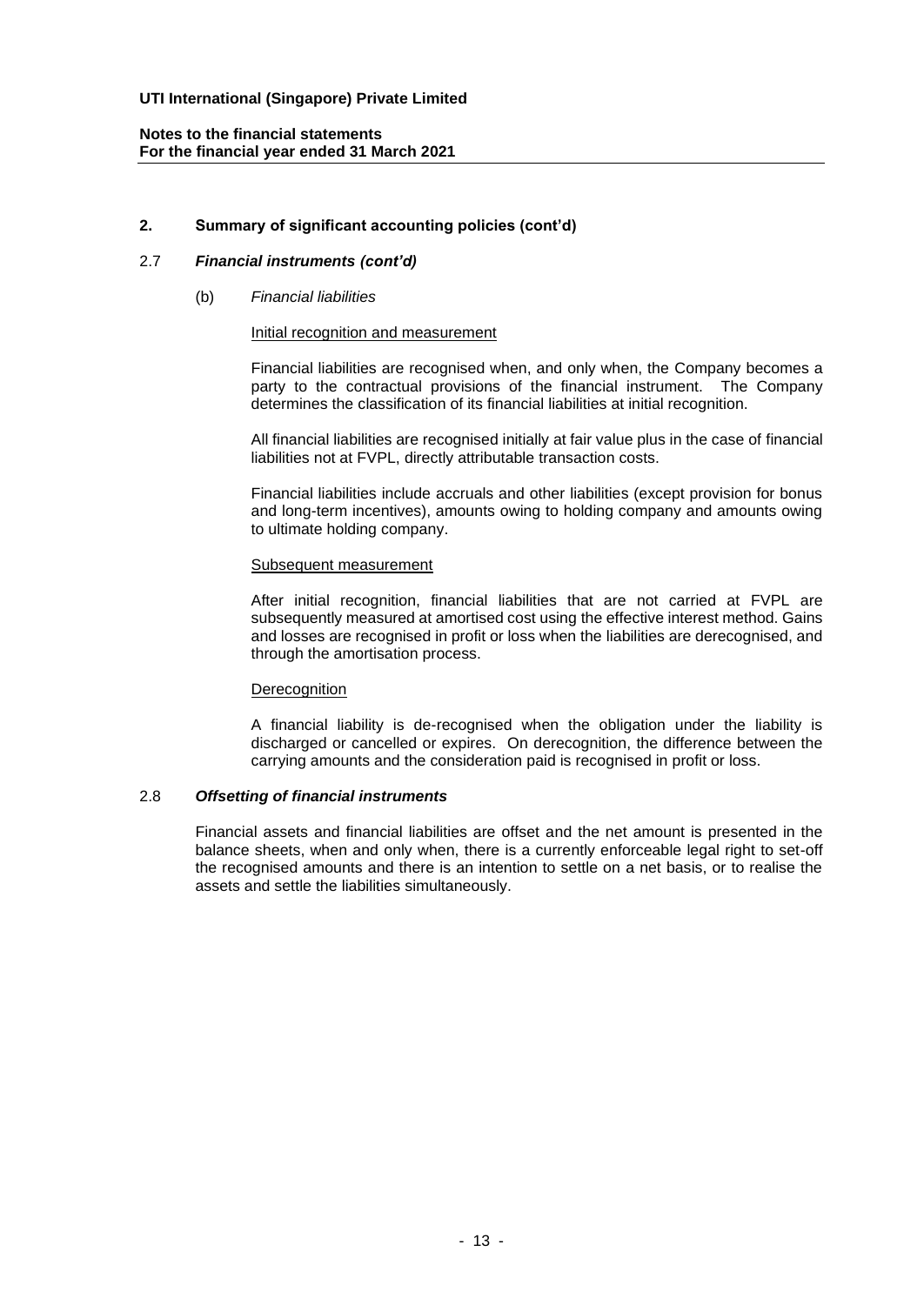# **2. Summary of significant accounting policies (cont'd)**

# 2.9 *Impairment of financial assets*

The Company recognises an allowance for expected credit losses ("ECLs") for all debt instruments not held at FVPL. ECLs are based on the difference between the contractual cash flows due in accordance with the contract and all the cash flows that the Company expects to receive, discounted at an approximation of the original effective interest rate. The expected cash flows will include cash flows from the sale of collateral held or other credit enhancements that are integral to the contractual terms.

ECLs are recognised in two stages. For credit exposures for which there has not been a significant increase in credit risk since initial recognition, ECLs are provided for credit losses that result from default events that are possible within the next 12-months (a 12-month ECL). For those credit exposures for which there has been a significant increase in credit risk since initial recognition, a loss allowance is recognised for credit losses expected over the remaining life of the exposure, irrespective of timing of the default (a lifetime ECL).

For trade receivables, the Company applies a simplified approach in calculating ECLs. Therefore, the Company does not track changes in credit risk, but instead recognises a loss allowance based on lifetime ECLs at each reporting date. The Company has established a provision matrix that is based on its historical credit loss experience, adjusted for forwardlooking factors specific to the debtors and the economic environment.

The Company considers a financial asset in default when contractual payments are 90 days past due. However, in certain cases, the Company may also consider a financial asset to be in default when internal or external information indicates that the Company is unlikely to receive the outstanding contractual amounts in full before taking into account any credit enhancements held by the Company. A financial asset is written off when there is no reasonable expectation of recovering the contractual cash flows.

#### 2.10 *Cash and cash equivalents*

Cash and cash equivalents comprise of cash at bank and on hand and deposits held with reputable banks.

#### 2.11 *Provisions*

Provisions are recognised when the Company has a present obligation (legal or constructive) as a result of a past event, it is probable that an outflow of economic resources will be required to settle the obligation and the amount of the obligation can be estimated reliably.

Provisions are reviewed at the end of each reporting period and adjusted to reflect the current best estimate. If it is no longer probable that an outflow of economic resources will be required to settle the obligation, the provision is reversed. If the effect of the time value of money is material, provisions are discounted using a current pre-tax rate that reflects, where appropriate, the risks specific to the liability. When discounting is used, the increase in the provision due to the passage of time is recognised as a finance cost.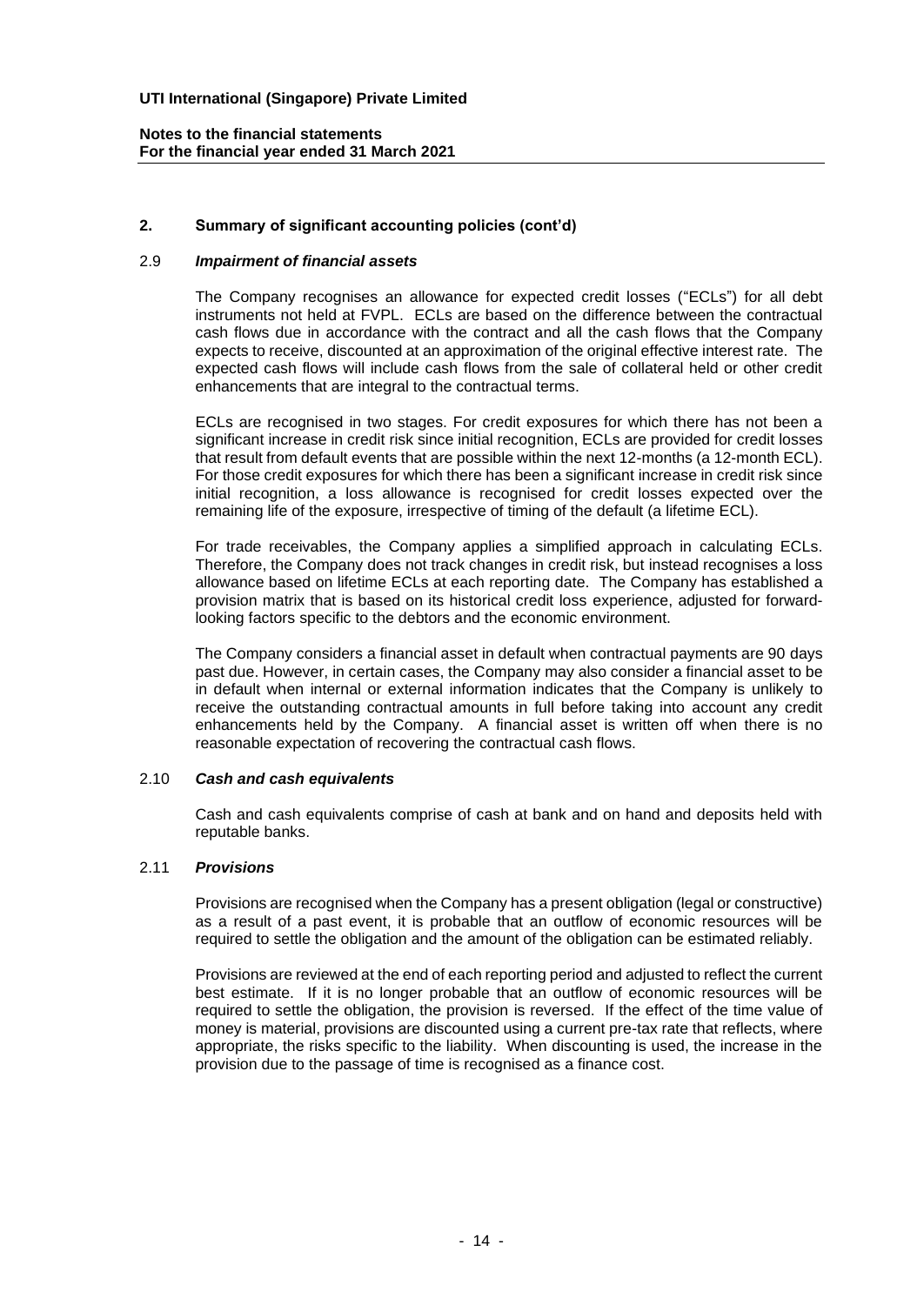# **2. Summary of significant accounting policies (cont'd)**

# 2.12 *Employee benefits*

# (a) *Defined contributions plans*

The Company participates in the national pension schemes as defined by the laws of the countries in which it has operations. In particular, the Company makes contributions to the Central Provident Fund (CPF) scheme in Singapore, a defined contribution pension scheme. Contributions to defined contribution pension schemes are recognised as an expense in the financial period in which the related service is performed.

#### (b) *Long-term incentives*

The net liability for the long-term incentives is the aggregate of the present value of the defined benefit obligation (derived using a discount rate based on risk free rate) at the end of the reporting period.

#### (c) *Employee stock options*

The Employee Stock Option Scheme provides for the grant of options to acquire equity shares of the holding company UTI Asset Management Company Limited to its eligible employees of the subsidiary company are measured at fair value of the equity instruments at the grant date. The period of vesting and period of exercise are as specified within the respective schemes.

The fair value of the options is measured using the Black-Scholes valuation method or other generally accepted valuation techniques. The calculation takes into account the terms and conditions under which the options are granted. The fair value determined at the grant date of the equity settled share-based payments is expensed over the vesting period, based on the Company's estimate of equity instruments that will eventually vest, with a corresponding increase in equity. Subsequent fair value adjustments are not recognised in the income statement.

The dilutive effect of outstanding options is reflected as additional share dilution in the computation of diluted earnings per share.

# 2.13 *Operating leases*

Operating lease payments are recognised as an expense in profit or loss on a straight-line basis over the lease term. The aggregate benefit of incentives provided by the lessor is recognised as a reduction of rental expense over the lease term on a straight-line basis.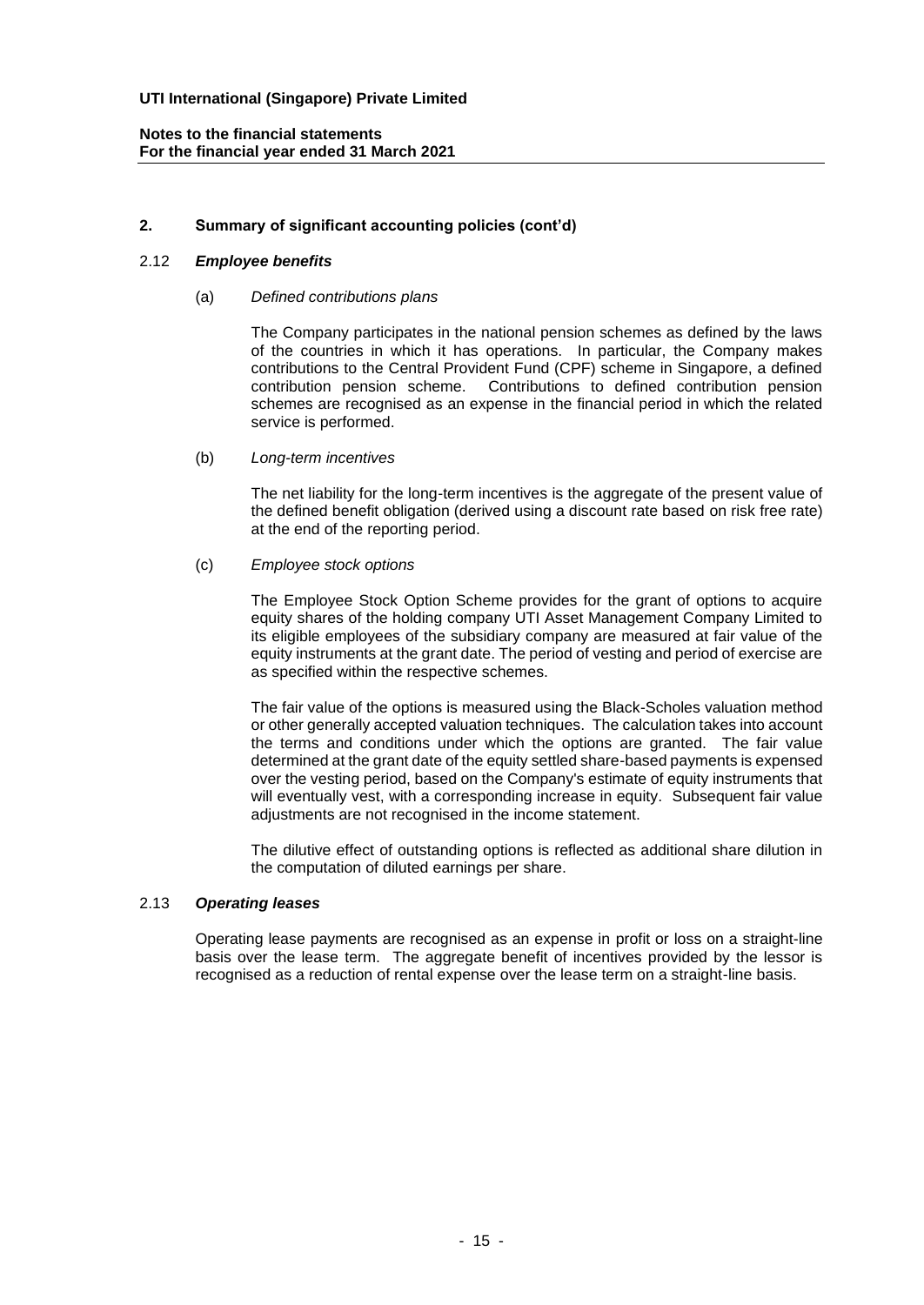# **2. Summary of significant accounting policies (cont'd)**

#### 2.14 *Leases*

The Company assesses at contract inception whether a contract is, or contains, a lease. That is, if the contract conveys the right to control the use of an identified asset for a period of time in exchange for consideration.

The Company applies a single recognition and measurement approach for all leases, except for short-term leases and leases of low-value assets. The Company recognises lease liabilities to make lease payments and right-of-use assets representing the right to use the underlying assets.

#### *Right-of-use assets*

The Company recognises right-of-use assets at the commencement date of the lease (i.e., the date the underlying asset is available for use). Right-of-use assets are measured at cost, less any accumulated depreciation and impairment losses, and adjusted for any remeasurement of lease liabilities. The cost of right-of-use assets includes the amount of lease liabilities recognised, initial direct costs incurred, and lease payments made at or before the commencement date less any lease incentives received. Right-of-use assets are depreciated on a straight-line basis over the lease term.

The right-of-use assets are presented within Note 7 Property, equipment and right-of-use assets and are subjected to impairment in line with the Company's policy as described in Note 2.6 Impairment of non-financial assets.

#### *Lease liabilities*

At the commencement date of the lease, the Company recognises lease liabilities measured at the present value of lease payments to be made over the lease term. The lease payments include fixed payments (less any lease incentives receivable), variable lease payments that depend on an index or a rate, and amounts expected to be paid under residual value guarantees. The lease payments also include the exercise price of a purchase option reasonably certain to be exercised by the Company and payments of penalties for terminating the lease, if the lease term reflects exercising the option to terminate. Variable lease payments that do not depend on an index or a rate are recognised as expenses in the period in which the event or condition that triggers the payment occurs.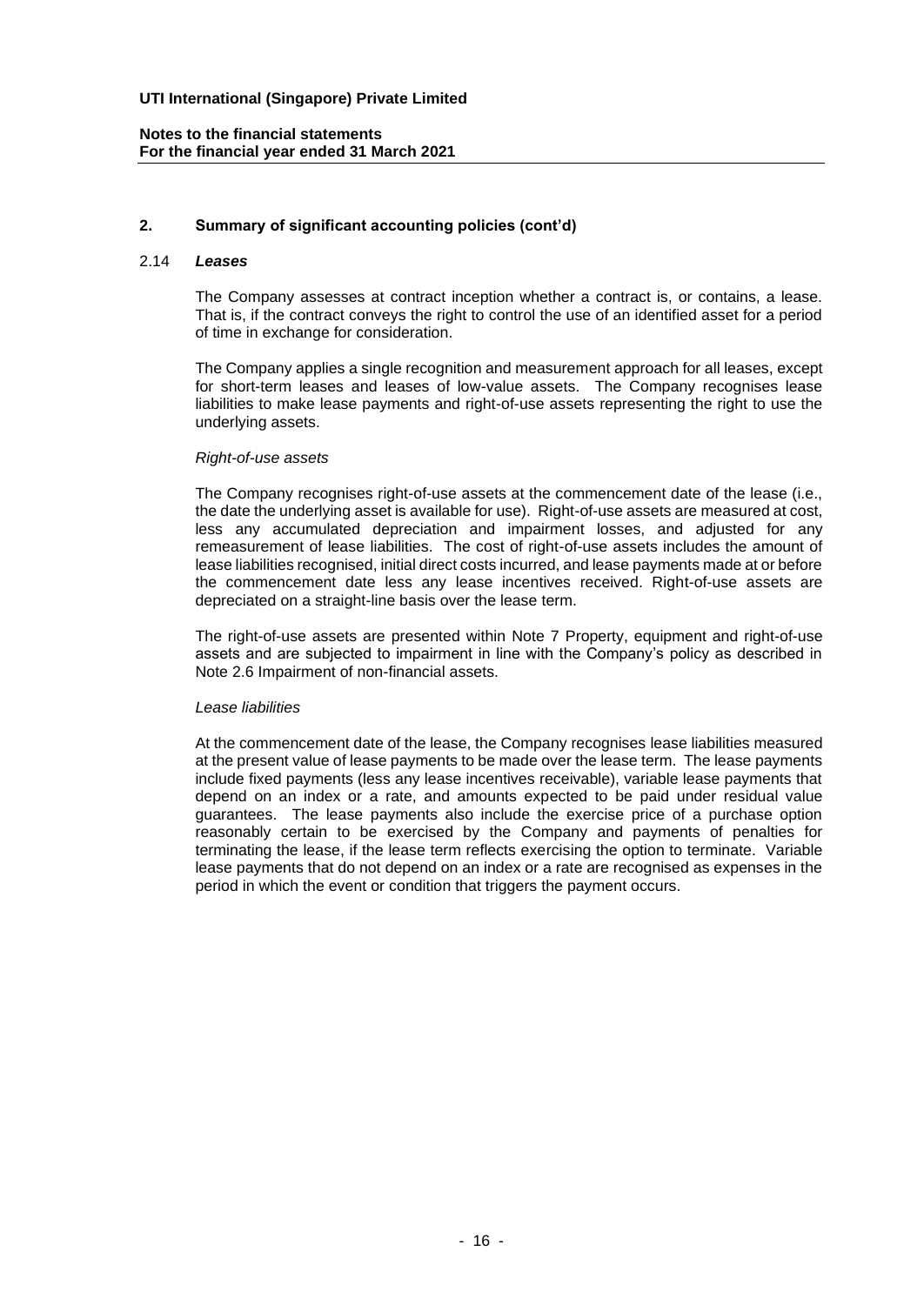# **2. Summary of significant accounting policies (cont'd)**

# 2.15 *Revenue recognition*

Revenue is measured based on the consideration to which the Company expects to be entitled in exchange for transferring promised goods or services to a customer, excluding amounts collected on behalf of third parties. Revenue is recognised when the Company satisfies a performance obligation by transferring a promised good or service to the customer, which is when the customer obtains control of the good or service. A performance obligation may be satisfied at a point in time or over time. The amount of revenue recognised is the amount allocated to the satisfied performance obligation.

Revenue comprises primarily of management fee, marketing fee, advisory fee and business service support fee. Management fee, marketing fee, advisory fee and business service support fee income are recognised in the financial year in which the services are rendered. The major revenue i.e. investment management fees the Company is entitled to, are calculated based on predetermined percentages with reference to the Asset Under Management of the respective funds. As a result, investment management fee represents variable consideration and is recognised once it is highly probable that it will not be subject to significant reversal and is allocated to the distinct service periods. Management fees are recognised over time in the period in which the services are rendered as the customer simultaneously receives and consumes the benefits provided by the Company.

Interest income is recognised using the effective interest method.

### 2.16 *Taxes*

(a) *Current income tax*

Current income tax assets and liabilities for the current and prior periods are measured at the amount expected to be recovered from or paid to the taxation authorities. The tax rates and tax laws used to compute the amount are those that are enacted or substantively enacted by the end of the reporting period, in the countries where the Company operates and generates taxable income.

Current income taxes are recognised in profit or loss except to the extent that the tax relates to items recognised outside profit or loss, either in other comprehensive income or directly in equity. Management periodically evaluates positions taken in the tax returns with respect to situations in which applicable tax regulations are subject to interpretation and establishes provisions where appropriate.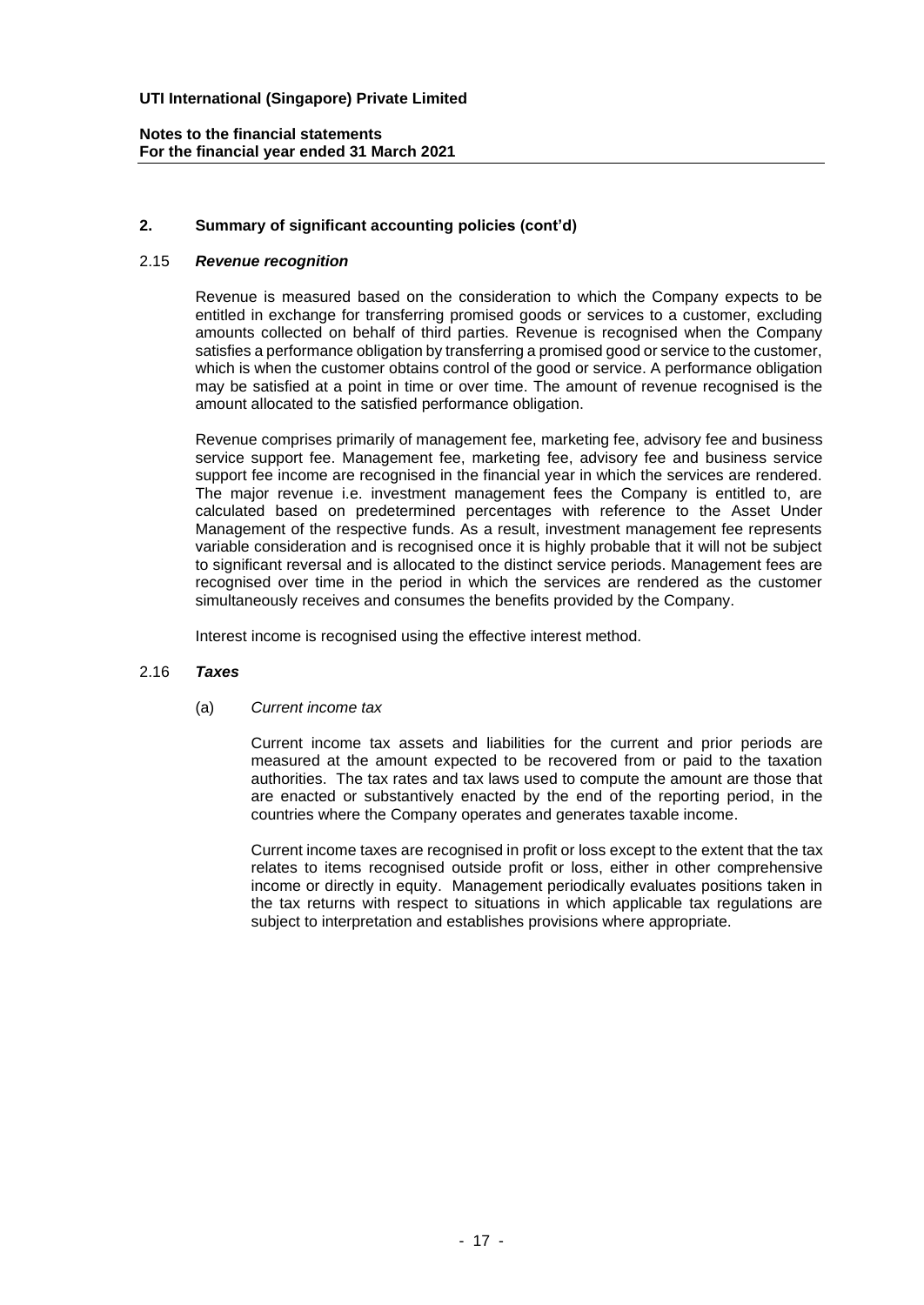# **2. Summary of significant accounting policies (cont'd)**

# 2.16 *Taxes (cont'd)*

(b) *Deferred tax*

Deferred tax is provided using the liability method on temporary differences at the end of the reporting period between the tax bases of assets and liabilities and their carrying amounts for financial reporting purposes.

Deferred tax assets are recognised for all temporary differences, except:

- Where the deferred tax arises from the initial recognition of an asset in a transaction that is not a business combination and, at the time of the transaction affects neither the accounting profit nor taxable profit or loss; and
- In respect of deductible temporary differences and carry-forward of unused tax credits and unused tax losses, if it is not probable that taxable profit will be available against which the deductible temporary differences and carryforward of unused tax credits and unused tax losses can be utilised.

The carrying amount of deferred tax asset is reviewed at the end of each reporting period and reduced to the extent that it is no longer probable that sufficient taxable profit will be available to allow all or part of the deferred tax asset to be utilised. Unrecognised deferred tax assets are reassessed at the end of each reporting period and are recognised to the extent that it has become probable that future taxable profit will allow the deferred tax asset to be recovered.

Deferred tax assets and liabilities are measured at the tax rates that are expected to apply in the financial year when the asset is realised or the liability is settled, based on tax rates (and tax laws) that have been enacted or substantively enacted at the end of each reporting period.

Deferred tax relating to items recognised outside profit or loss is recognised outside profit or loss. Deferred tax items are recognised in correlation to the underlying transaction either in other comprehensive income or directly in equity.

Deferred tax assets and deferred tax liabilities are offset, if a legally enforceable right exists to set-off current income tax assets against current income tax liabilities and the deferred taxes relate to the same taxable entity and the same taxation authority.

(c) *Sales tax*

Revenues, expenses and assets are recognised net of the amount of sales tax except:

- Where the sales tax incurred on a purchase of assets or services is not recoverable from the taxation authority, in which case the sales tax is recognised as part of the cost of acquisition of the asset or as part of the expense item as applicable; and
- Receivables and payables that are stated with the amount of sales tax included.

The net amount of sales tax recoverable from, or payable to, the taxation authority is included as part of receivables or payables in the balance sheet.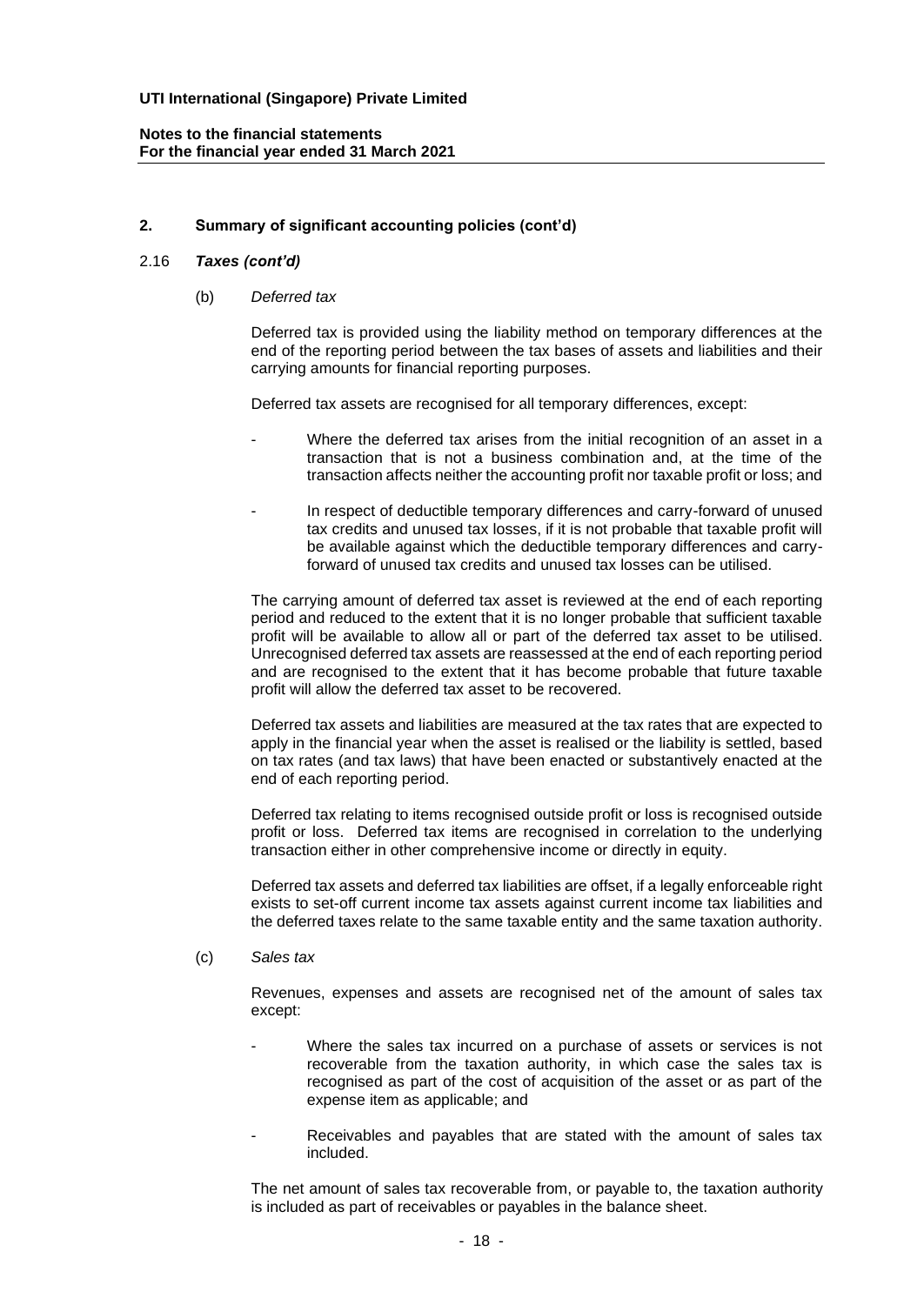# **2. Summary of significant accounting policies (cont'd)**

#### 2.17 *Share capital*

Proceeds from issuance of ordinary shares are recognised as share capital in equity. Incremental costs directly attributable to the issuance of ordinary shares are deducted against share capital.

#### 2.18 *Government grants*

Government grants are recognised as a receivable when there is reasonable assurance that the grant will be received and all attached conditions will be complied with. When the grant relates to an expense item, it is recognised as income on a systematic basis over the periods that the related costs, for which it is intended to compensate, are expensed. When the grant relates to an asset, it is recognised as income in equal amounts over the expected useful life of the related asset. During the year, the Company received grants in relation to the Jobs Support Scheme ("JSS"), Property Tax Rebate and Jobs Growth Incentive ("JGI").

#### 2.19 *Significant accounting estimates and judgements*

The preparation of the Company's financial statements requires management to make judgements, estimates and assumptions that affect the reported amounts of revenues, expenses, assets and liabilities, and the disclosures of contingent liabilities at the end of each reporting period. Uncertainty about these assumptions and estimates could result in outcomes that require a material adjustment to the carrying amount of the asset or liability affected in the future periods.

#### *Judgement made in applying accounting policies*

In the process of applying the Company's accounting policies, management has made the following judgement, apart from those involving estimations, which has a significant effect on the amounts recognised in the financial statements:

#### **Taxation**

Significant judgement is involved in determining the Company's provision for taxation. There are certain transactions and computations for which the ultimate tax determination is uncertain during the ordinary course of business. The Company recognises liabilities for expected tax issues based on estimates of whether additional taxes will be due. Where the final tax outcome of these matters is different from the amounts that were initially recognised, such differences will impact the current income tax and deferred tax provisions in the period in which determination is made. The carrying amount of the Company's income tax payable as at 31 March 2021 was S\$114,590 (2020: S\$34,935). The carrying amount of the Company's deferred tax asset at 31 March 2021 was S\$188,775 (2020: S\$165,473).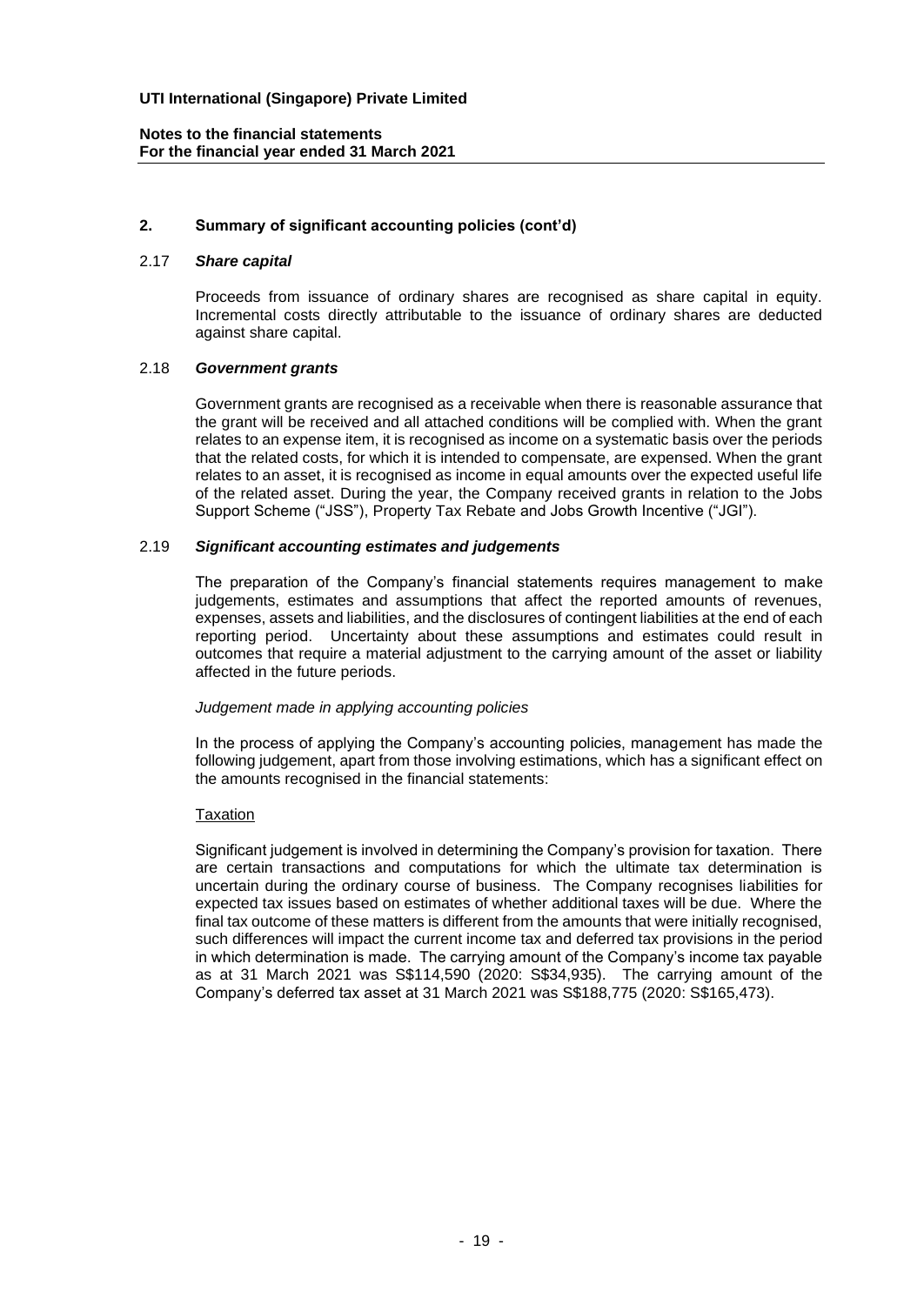#### **Notes to the financial statements For the financial year ended 31 March 2021**

#### **3. Revenue**

|                                      | 2021<br>S\$ | 2020<br>S\$ |
|--------------------------------------|-------------|-------------|
| Marketing fees                       | 484,592     | 510,164     |
| Management fees                      | 8,867,120   | 7,591,813   |
| Advisory fees                        |             | 99          |
| Business support service fees        | 915,335     | 967,917     |
| Interest income on fixed deposits    | 11.574      | 22,136      |
| Other income                         | 196,222     | 135,303     |
| Grant income                         | 211,046     |             |
| Other income - Intra-group recharges | 1,178,439   | 1,182,254   |
|                                      | 11,864,328  | 10,409,686  |

On 15 September 2019, the Company signed an agreement with its immediate holding company, UTI International Limited in consideration for the intra-group support services rendered by the Company. With effect from 1 April 2019, the Company recharges a portion of its expenses to its immediate holding company, at arm's length using the transactional net margin method.

The government grants are non-refundable rebates from government relating to rental and staff related expenses incurred by the Branch in the course of business. During the year, the Company received several government grants as part of the COVID-19 Government Relief Measures. These grants include the Jobs Support Scheme ("JSS"), Property Tax Rebate and Jobs Growth Incentive ("JGI"). The Company has recognised these government grants as grant income.

In relation to the JSS grant, the stated purpose of the grant is to provide wage support to entities to retain local employees during the period of economic uncertainty.

#### **4. Salaries and other related expenses**

|                                  | 2021<br>S\$ | 2020<br>S\$ |
|----------------------------------|-------------|-------------|
| Salaries and bonuses             | 3,396,242   | 3,030,832   |
| Employee stock options (Note 18) | 187.451     |             |
| <b>CPF</b> contributions         | 188,368     | 183,936     |
| Other staff related costs        | 607,837     | 665,606     |
|                                  | 4,379,898   | 3,880,374   |

Salaries and other related expenses comprise of amounts paid to directors of the Company are as follows:

|                          | 2021<br>S\$ | 2020<br>S\$ |
|--------------------------|-------------|-------------|
| Salaries and bonuses     | 893,828     | 893,828     |
| Employee stock options   | 127,005     |             |
| <b>CPF</b> contributions | 17.475      | 17.475      |
|                          | 1,038,308   | 911,303     |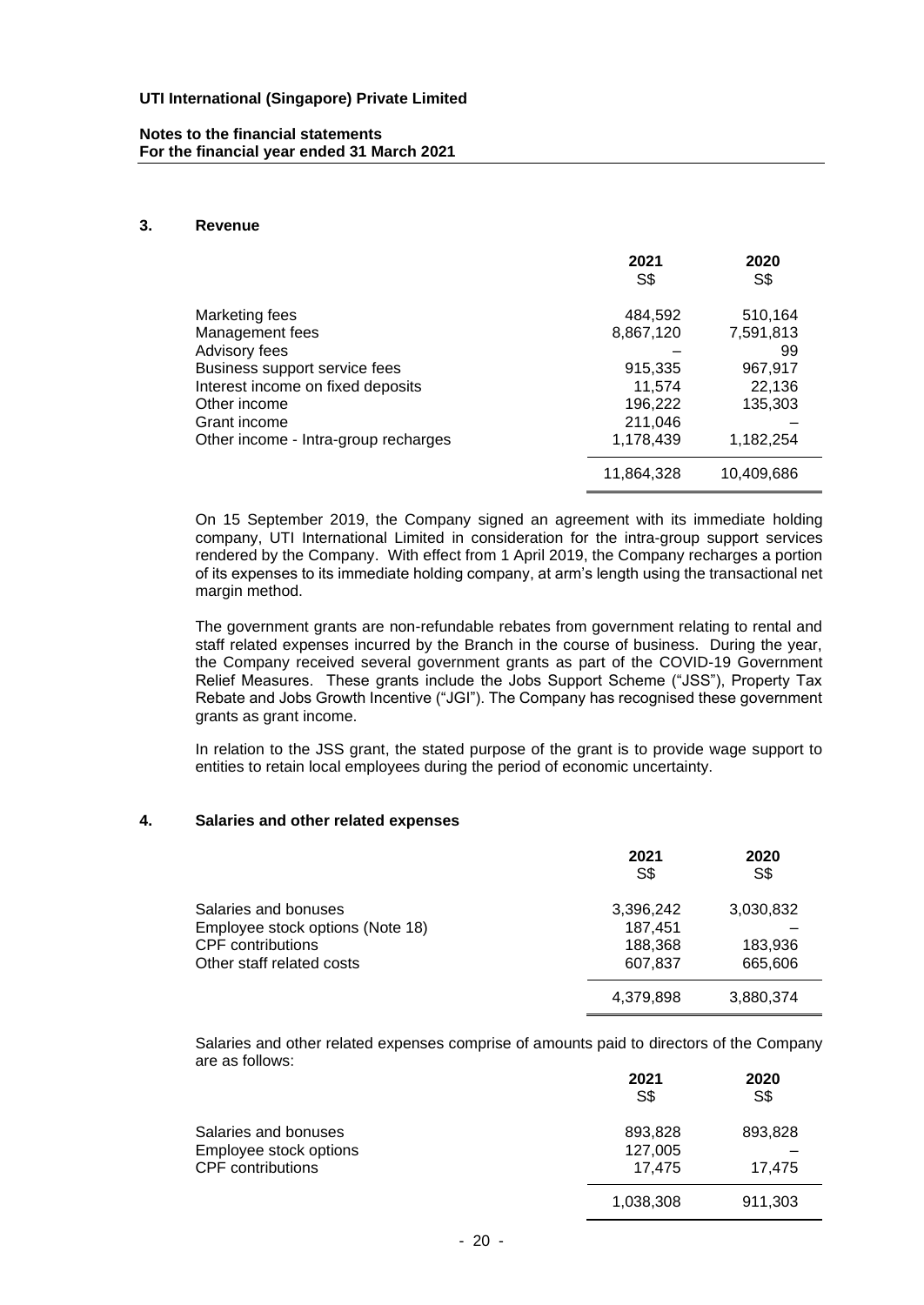# **Notes to the financial statements For the financial year ended 31 March 2021**

# **5. Other operating expenses**

|                                    | 2021<br>S\$ | 2020<br>S\$ |
|------------------------------------|-------------|-------------|
|                                    |             |             |
| Management fee expenses            | 5,721,517   | 4,704,359   |
| Travel and entertainment           | 5,776       | 297,939     |
| Operating lease expenses           | 70,543      | 178,125     |
| Legal and professional fees        | 149,130     | 560,979     |
| Communication expense              | 51,444      | 72,319      |
| Insurance expense                  | 121,569     | 98,429      |
| Operational expenses               | 289,740     | 268,941     |
| Repair and maintenance             | 50,740      | 36,058      |
| Service administration fees        | 360,595     | 194,571     |
| <b>Business promotion expenses</b> | 37,051      | 68,029      |
| Directors' fees                    | 68,002      | 69,166      |
| Foreign exchange gains             | 401,972     | (298, 207)  |
| Interest on lease liability        | 8,026       |             |
| <b>Others</b>                      | 119,511     | 205,605     |
|                                    | 7,455,616   | 6,456,313   |

# **6. Tax expense**

|                                                                                                                              | 2021<br>S\$         | 2020<br>S\$          |
|------------------------------------------------------------------------------------------------------------------------------|---------------------|----------------------|
| Tax expense/(credit) attributable to profit is made<br>$up$ of:                                                              |                     |                      |
| - Current income tax<br>- (Over)/underprovision in respect of previous year<br>- Deferred income (credit)/tax from temporary | 103,590<br>(6, 547) | 34,935<br>88,634     |
| differences<br>- Tax credit                                                                                                  | (23, 301)           | (38,539)<br>(15,000) |
|                                                                                                                              | 73,742              | 70.030               |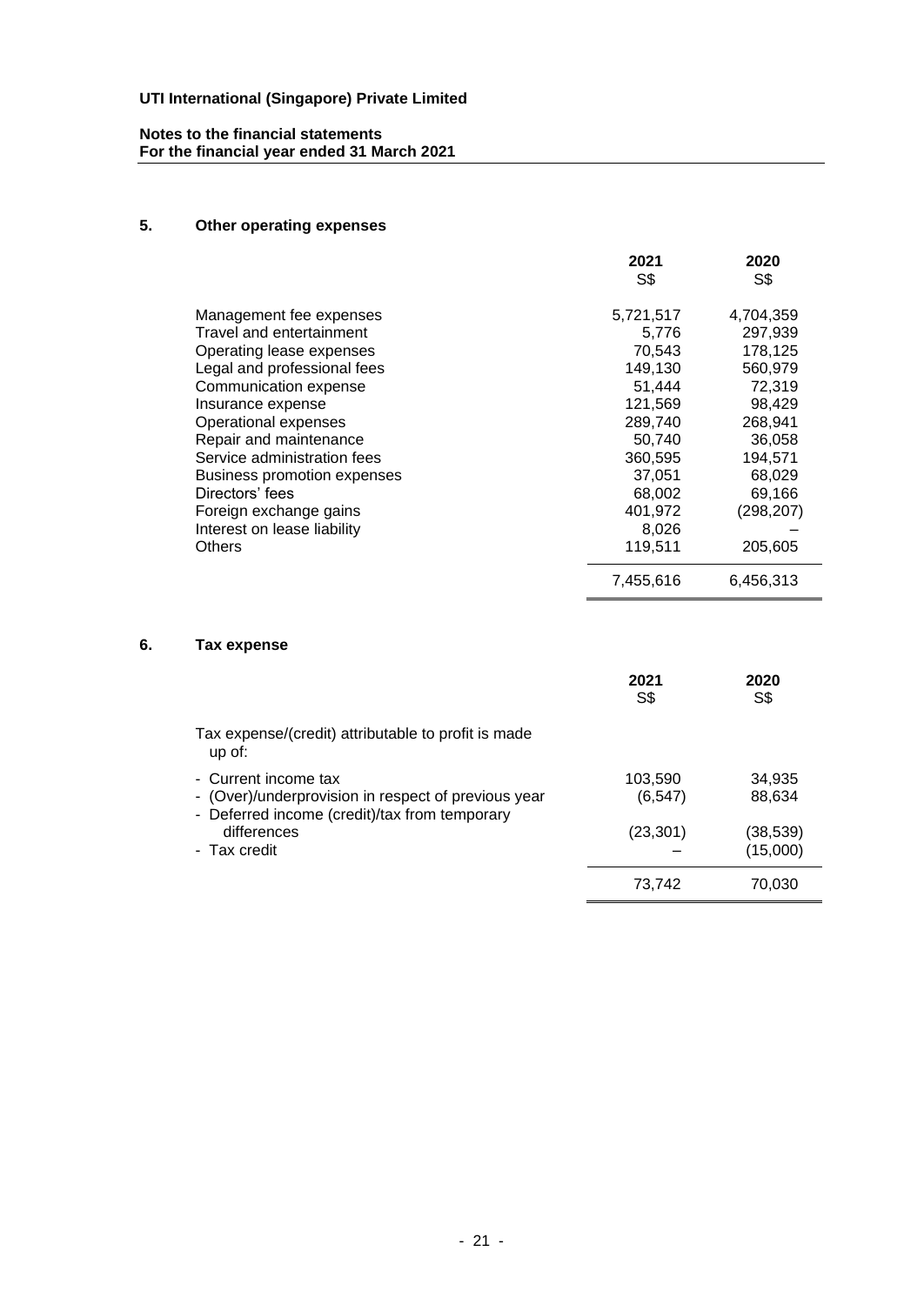### **6. Tax expense (cont'd)**

A reconciliation between tax expense/(credit) and the product of accounting profit multiplied by the applicable tax rate for the financial years ended 31 March were as follow:

|                                                                                                                                               | 2021<br>S\$          | 2020<br>S\$                   |
|-----------------------------------------------------------------------------------------------------------------------------------------------|----------------------|-------------------------------|
| Profit/(loss) before taxation                                                                                                                 | 1,913,250            | (844, 716)                    |
| Tax expense/(credit) calculated at tax rate of 17%<br>(2020: 17%)                                                                             | 325,253              | (143,602)                     |
| Adjustments:                                                                                                                                  |                      |                               |
| Expenses not deductible for tax purposes<br>Income not subject to taxation<br>Effect of partial tax exemption, tax relief and tax             | 152,011<br>(399,416) | 127,078                       |
| rebate<br>Deferred tax on temporary differences                                                                                               | 27,554<br>(23, 301)  | 53,475<br>(38, 539)           |
| Benefits from previously unrecognised tax losses<br>and capital allowances<br>(Over)/underprovision in respect of previous year<br>Tax credit | (1, 812)<br>(6, 547) | (1,987)<br>88,634<br>(15,000) |
| <b>Others</b>                                                                                                                                 |                      | (29)                          |
| Tax expense recognised in profit or loss                                                                                                      | 73,742               | 70,030                        |

The Company was granted the Financial Sector Incentive Award (Fund Management or Investment Advisory Services) ("FSI"), effective from 29 April 2016 to 28 April 2021. Under the FSI, the Company is entitled to a concessionary rate of tax of 10% on qualifying transactions under the provision of Concessionary Rate of Tax for Financial Sector Incentive Companies in section 43Q of the Income Tax Act (Chapter 134).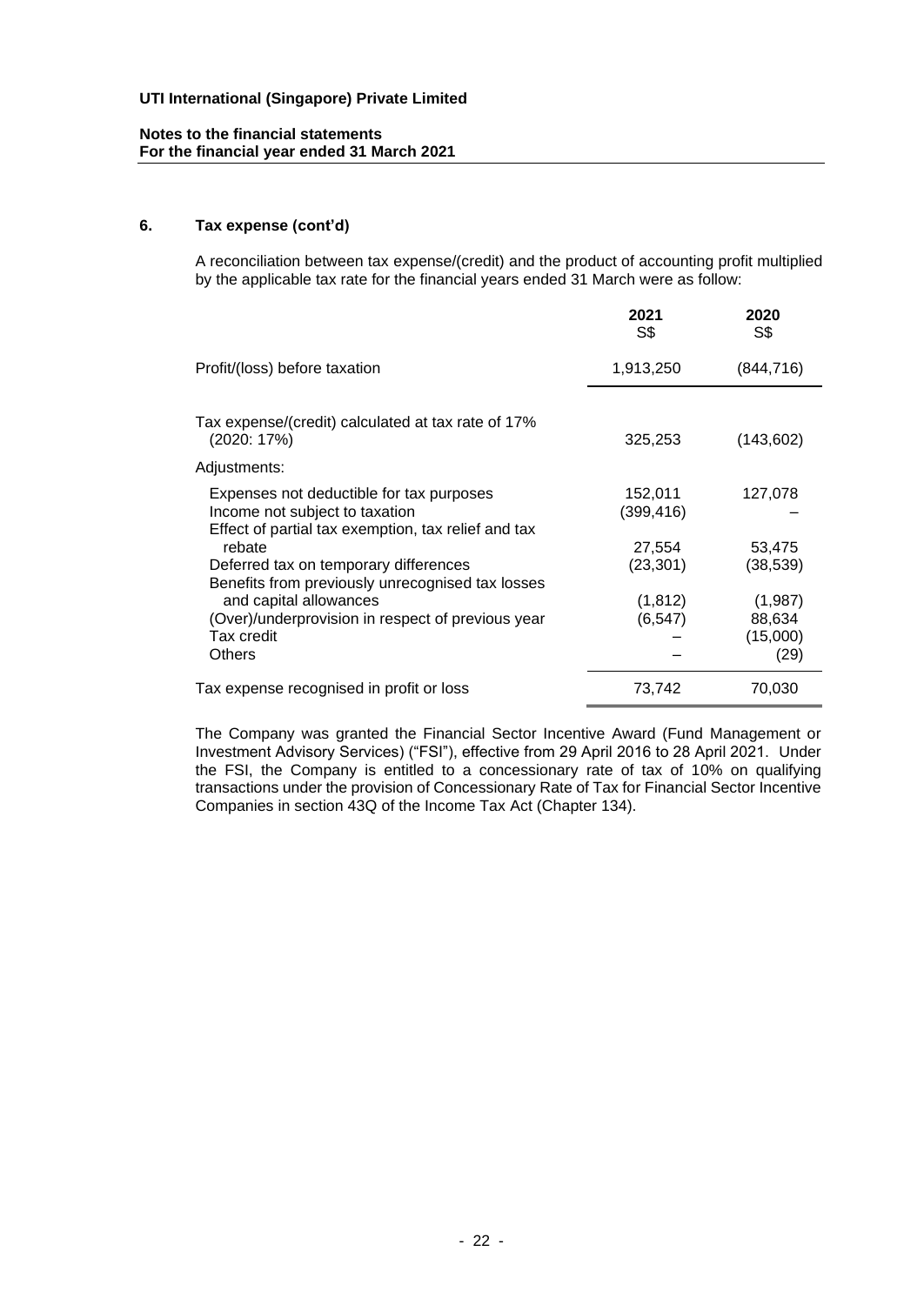#### **Notes to the financial statements For the financial year ended 31 March 2021**

# **7. Property, plant and equipment**

|                                                             | <b>Office</b><br>furniture and<br>equipment<br>S\$ | <b>Fixtures</b><br>and fittings<br>S\$ | <b>Computers</b><br>S\$ | <b>Right-of-use</b><br>asset<br>S\$ | <b>Total</b><br>S\$ |
|-------------------------------------------------------------|----------------------------------------------------|----------------------------------------|-------------------------|-------------------------------------|---------------------|
| Cost                                                        |                                                    |                                        |                         |                                     |                     |
| At 1 April 2019<br>Additions                                | 30,834<br>3,336                                    | 119,043<br>668                         | 188,518<br>11,753       |                                     | 338,395<br>15,757   |
| At 31 March 2020 and<br>at 1 April 2020<br><b>Additions</b> | 34,170                                             | 119,711<br>9,014                       | 200,271<br>11,535       | 247,184                             | 354,152<br>267,733  |
| At 31 March 2021                                            | 34,170                                             | 128,725                                | 211,806                 | 247,184                             | 621,885             |
| <b>Accumulated</b><br>depreciation                          |                                                    |                                        |                         |                                     |                     |
| At 1 April 2019<br>Charge for 2019                          | 30,358<br>969                                      | 119,043<br>108                         | 168,314<br>10,400       |                                     | 317,715<br>11,477   |
| At 31 March 2020 and<br>at 1 April 2020<br>Charge for 2021  | 31,327<br>1,326                                    | 119,151<br>1,137                       | 178,714<br>12,207       | 123,592                             | 329,192<br>138,262  |
| At 31 March 2021                                            | 32,653                                             | 120,288                                | 190,921                 | 123,592                             | 467,454             |
| Net book value                                              |                                                    |                                        |                         |                                     |                     |
| At 31 March 2020                                            | 2,843                                              | 560                                    | 21,557                  |                                     | 24,960              |
| At 31 March 2021                                            | 1,517                                              | 8,437                                  | 20,885                  | 123,592                             | 154,431             |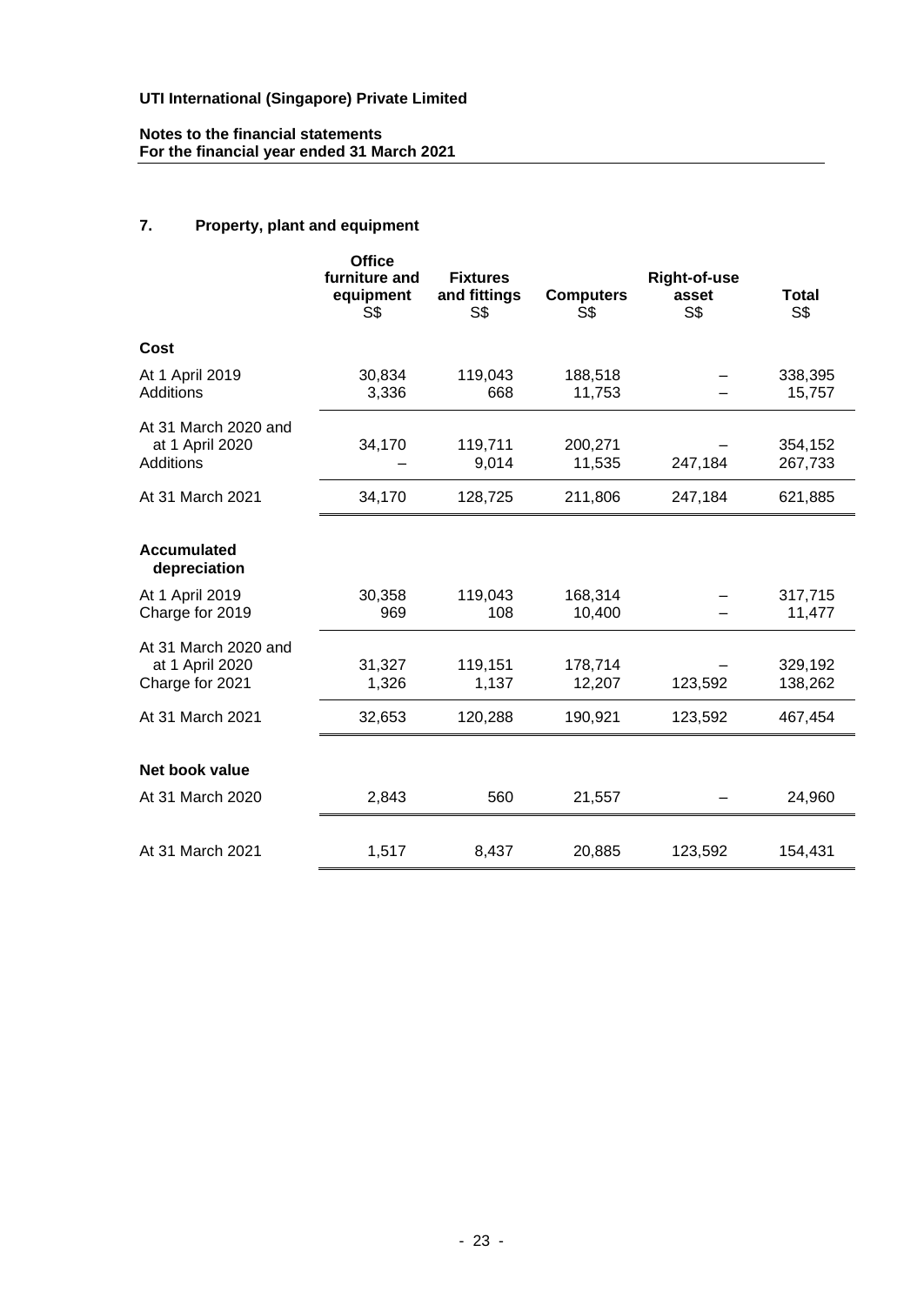#### **8. Investment securities**

|                                      | 2021<br>S\$ | 2020<br>S\$ |
|--------------------------------------|-------------|-------------|
| At fair value through profit or loss |             |             |
| - Quoted investment securities       | 6,211,922   | 4,675,812   |
|                                      |             |             |

# **9. Sundry debtors, prepayments and deposits**

|                             | 2021<br>S\$ | 2020<br>S\$ |
|-----------------------------|-------------|-------------|
| Prepayments                 | 218,806     | 253,092     |
| Deposits                    | 92,709      | 69,138      |
| Recoverable expense         | 106,669     | 206,406     |
| Net GST receivable          | 9,396       | 12,594      |
| Accrued interest receivable | 821         | 4,765       |
|                             | 428,401     | 545,995     |

# **10. Cash and cash equivalents**

Cash and cash equivalents consist of cash and bank balances and fixed deposits. Cash and cash equivalents included in the cash flow statement comprise the following balance sheet amounts:

|                                          | 2021<br>S\$            | 2020<br>S\$            |
|------------------------------------------|------------------------|------------------------|
| Fixed deposits<br>Cash and bank balances | 1,399,011<br>5,836,125 | 1,467,885<br>4,777,422 |
|                                          | 7,235,136              | 6,245,307              |

Fixed deposits earn interest at 0.25% (2020: 1.75%).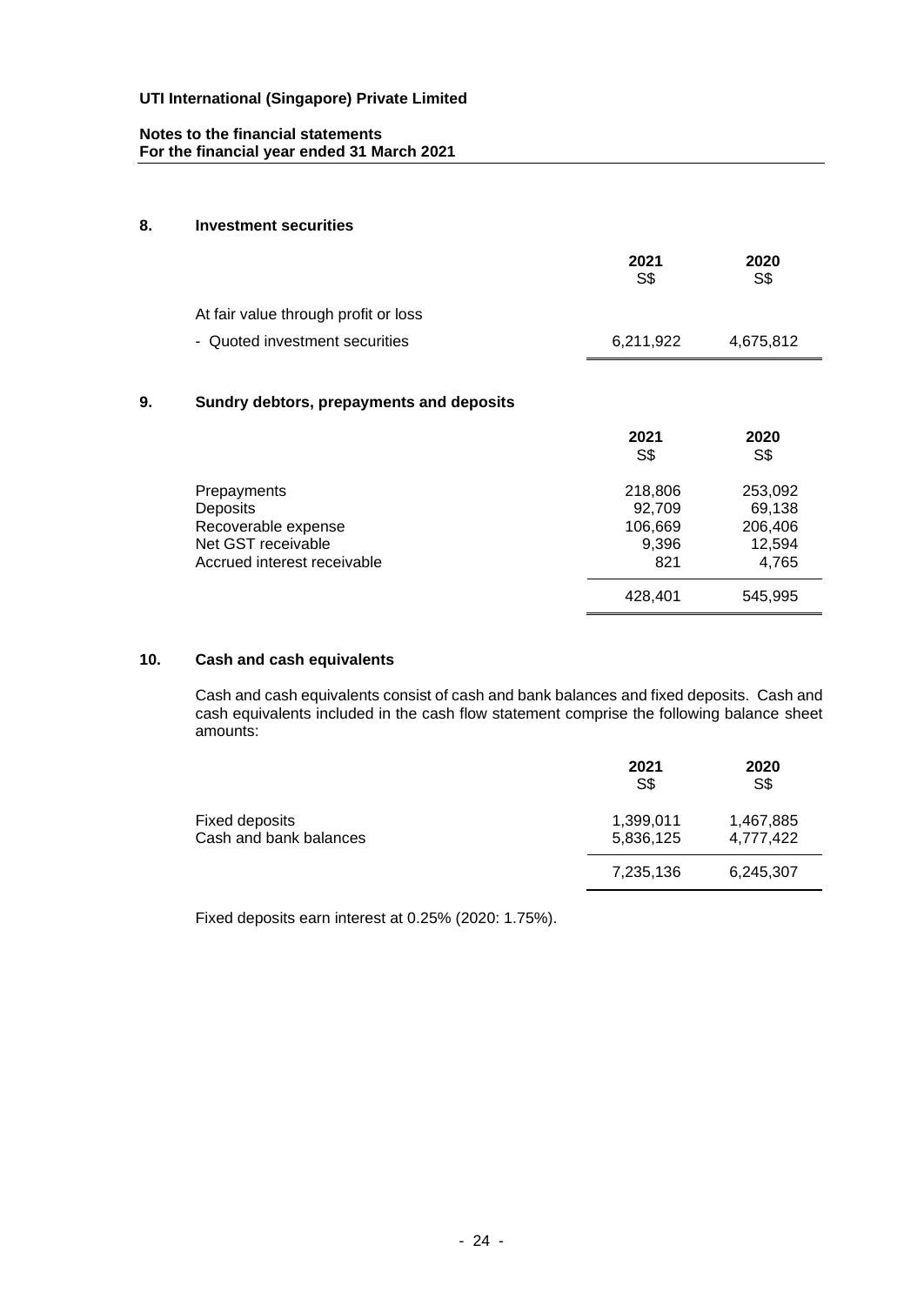### **Notes to the financial statements For the financial year ended 31 March 2021**

# **11. Accruals and other liabilities**

|                                    | 2021<br>S\$ | 2020<br>S\$ |
|------------------------------------|-------------|-------------|
| Provision for long-term incentives | 1,110,439   | 973,373     |
| Provision for bonus                | 800,000     | 550,000     |
| Accrued staff costs                | 29,946      | 50,616      |
| Accrued management fee expenses    | 987,463     | 611,034     |
| <b>Others</b>                      | 591,282     | 673,116     |
|                                    | 3,519,130   | 2,858,139   |

Accruals and other payables are unsecured, interest-free and typically payable within 30 days.

# **12. Lease liability**

|                       | 2021<br>S\$ |
|-----------------------|-------------|
| As at 1 April         |             |
| Addition              | 247,184     |
| Accretion of interest | 8,026       |
| Payments              | (128, 898)  |
|                       | 126,312     |
|                       |             |

# **13. Share capital**

|                                  | 2021          |           | 2020          |           |
|----------------------------------|---------------|-----------|---------------|-----------|
|                                  | No. of shares | S\$       | No. of shares | S\$       |
| <b>Issued and fully</b><br>paid: |               |           |               |           |
| At beginning and<br>end of year  | 600           | 6,000,000 | 600           | 6,000,000 |

The holders of ordinary shares are entitled to receive dividends as and when declared by the Company. All ordinary shares carry one vote per share without restrictions. The ordinary shares have no par value.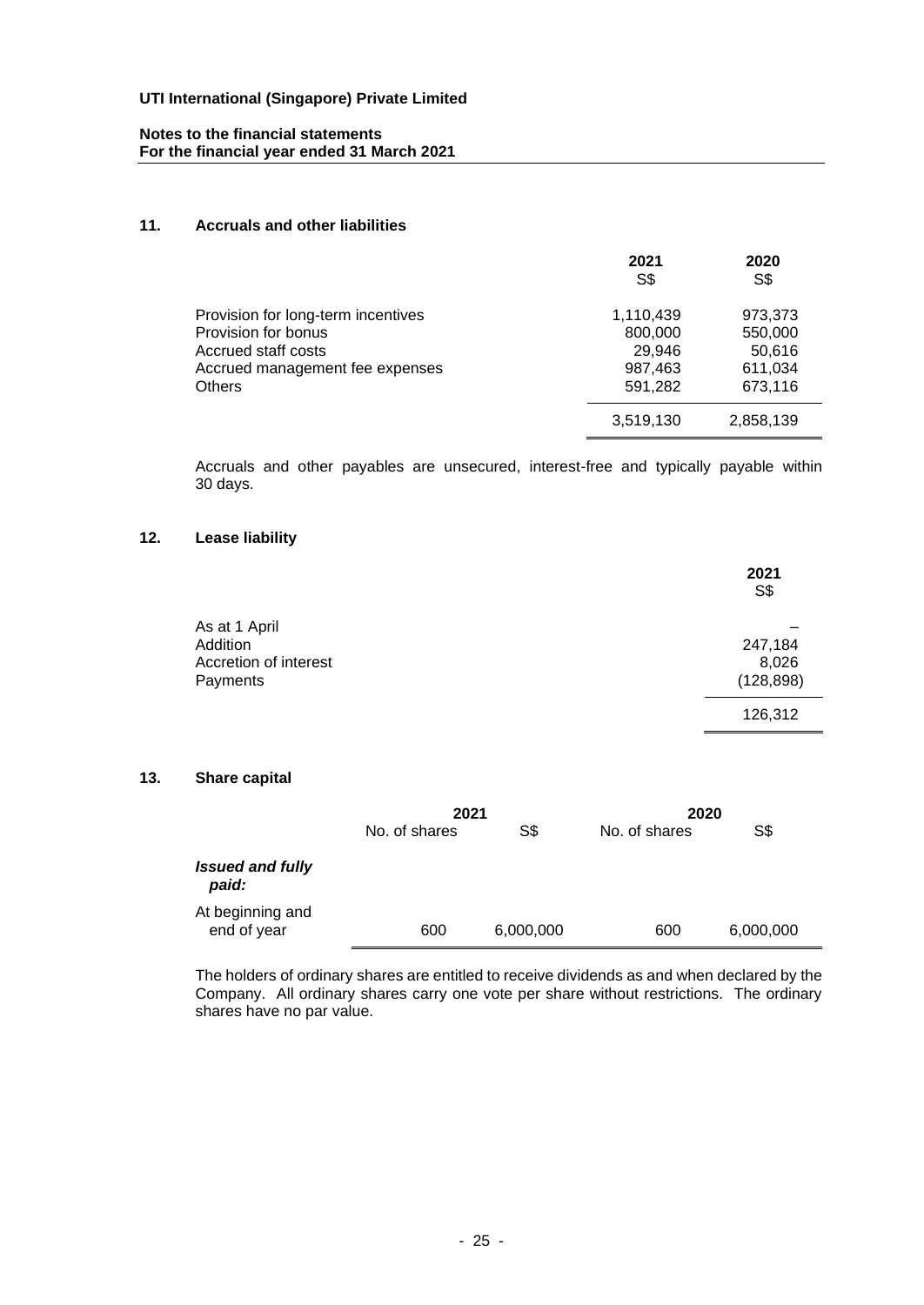# **Notes to the financial statements For the financial year ended 31 March 2021**

### **14. Trade debtors**

|                                                                              | 2021<br>S\$          | 2020<br>S\$          |
|------------------------------------------------------------------------------|----------------------|----------------------|
| Receivable from related companies (Note 15)<br>Receivable from third parties | 3,715,671<br>244.576 | 2,929,604<br>157.231 |
|                                                                              | 3,960,247            | 3,086,835            |

Trade debtors are trade-related, unsecured, non-interest bearing, repayable on demand and are to be settled in cash.

# **15. Related party transactions**

For the financial year ended 31 March 2021, the related party transactions were as follows:

|                                                                                                                            | 2021<br>S\$          | 2020<br>S\$          |
|----------------------------------------------------------------------------------------------------------------------------|----------------------|----------------------|
| <b>Revenue</b>                                                                                                             |                      |                      |
| Fee from funds under management<br>Advisory fee from holding company<br>Business support service fee from ultimate holding | 8,867,120            | 6,962,047<br>99      |
| company<br>Intra group cost recharge to holding company                                                                    | 915,335<br>1,178,439 | 967,917<br>1,182,254 |
|                                                                                                                            |                      |                      |
| Marketing fees                                                                                                             |                      |                      |
| Other related companies                                                                                                    | 484,592              | 510,164              |
|                                                                                                                            |                      |                      |
| Interest income on fixed deposit with related financial<br>institution                                                     | 321                  | 460                  |
|                                                                                                                            |                      |                      |
| <b>Expenses</b>                                                                                                            |                      |                      |
| Management fee expenses                                                                                                    |                      |                      |
| Holding company<br>Ultimate holding company                                                                                | 1,925,504<br>934,940 | 1,231,242<br>600,775 |
|                                                                                                                            |                      |                      |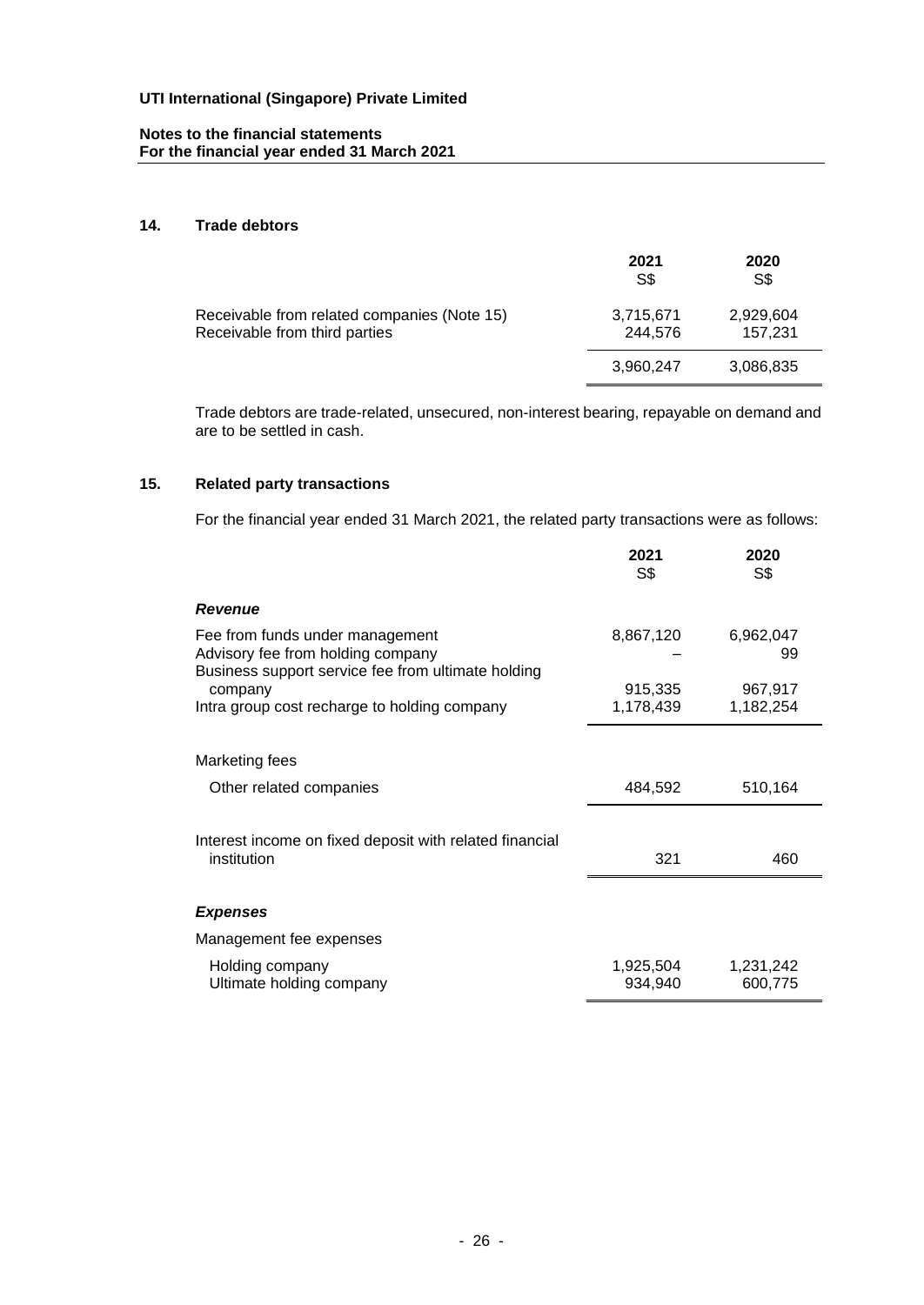#### **15. Related party transactions (cont'd)**

At 31 March, balances resulting from related party transactions were as follows:

|                                                                                                  | 2021<br>S\$                               | 2020<br>S\$                               |
|--------------------------------------------------------------------------------------------------|-------------------------------------------|-------------------------------------------|
| Assets                                                                                           |                                           |                                           |
| Trade debtors owing from:                                                                        |                                           |                                           |
| Holding company<br>Ultimate holding company<br>Funds under management<br>Other related companies | 287,339<br>270,824<br>3,062,269<br>95,239 | 385,487<br>213,058<br>2,252,584<br>78,475 |
| Liabilities                                                                                      |                                           |                                           |
| Amounts owing to:                                                                                |                                           |                                           |
| Holding company<br>Ultimate holding company                                                      | 735,813<br>355,916                        | 376,019<br>175.097                        |

Trade debtors owing from and amounts owing to related companies are trade-related, unsecured, non-interest bearing, repayable on demand and are to be settled in cash.

The Company currently does not offset balances with related parties and trade debtors owing from and amounts owing to related companies are presented at gross in the statement of financial position.

### **16. Deferred tax asset**

|                                    | 2021<br>S\$ | 2020<br>S\$ |
|------------------------------------|-------------|-------------|
| Provision for long-term incentives | 188.775     | 165.473     |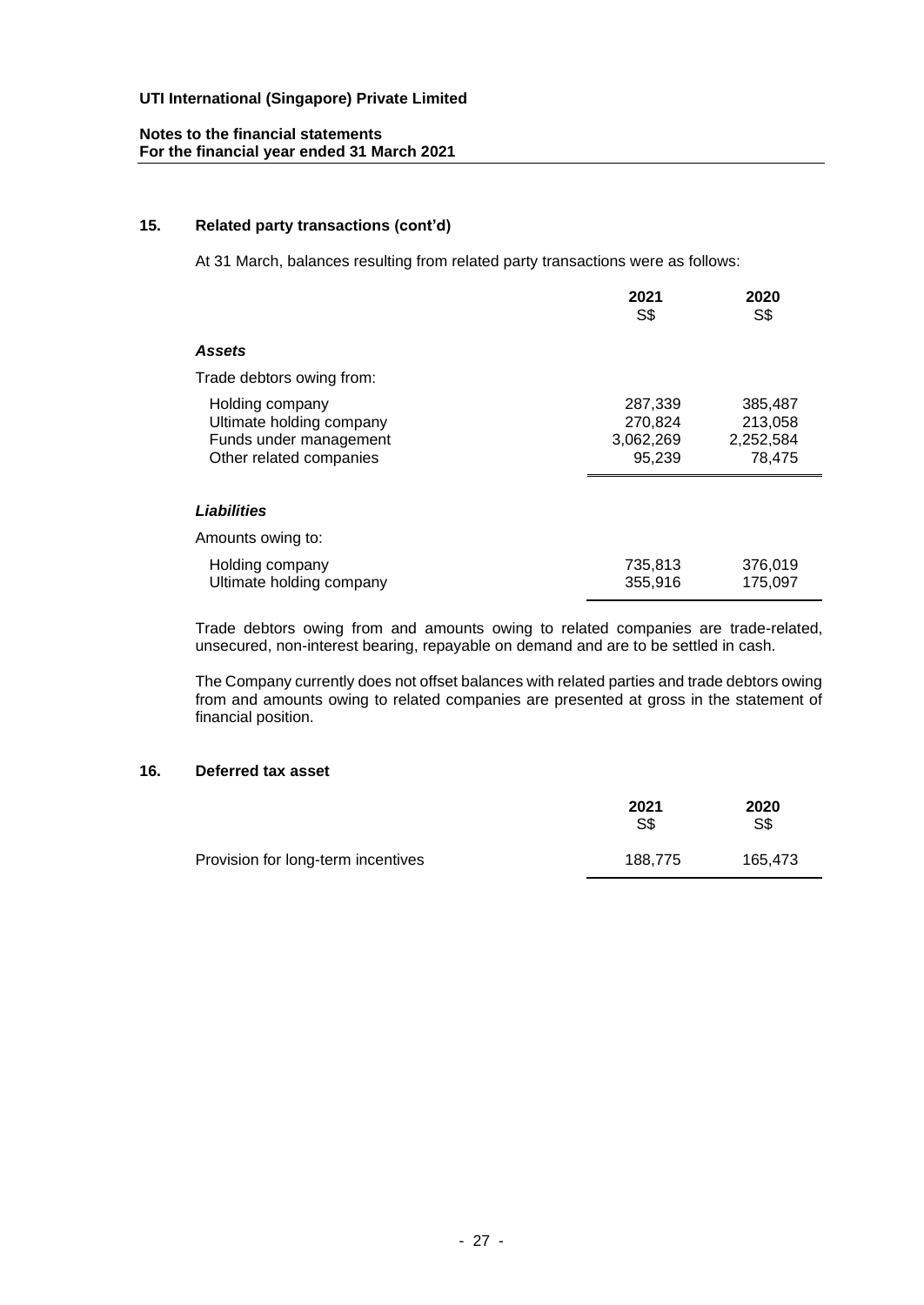### **17. Fair value of financial instruments**

The Company's principal financial instruments are cash and short-term deposits, trade and sundry debtors, amounts owing to related companies, and accruals and other liabilities.

The carrying amounts of these financial instruments are reasonable approximation of fair values due to their short-term nature.

#### *Fair value hierarchy*

The Company categorises fair value measurements using a fair value hierarchy that is dependent on the valuation inputs used as follows:

- Level 1 Quoted prices (unadjusted) in active market for identical assets or liabilities that the Company can access at the measurement date;
- Level 2 Inputs other than quoted prices included within Level 1 that are observable for the asset or liability, either directly; and
- Level 3 Unobservable inputs for the asset of liability.

Fair value measurements that use inputs of different hierarchy levels are categorised in its entirety in the same level of the fair value hierarchy as the lowest level input that is significant to the entire measurement.

#### *Investment securities*

Fair value is determined directly by reference to their published market price or broker quotes at the end of the reporting period without factoring in transaction costs (Level 1).

#### **18. Share-based payment transactions**

The holding company UTI Asset Management Company Limited introduced an Employee Stock Option Scheme ("ESOP") called the "UTI AMC Employee Stock Option Scheme - 2007".Eligible Employees of the Company were granted the options.

On 16 December 2019, under the ESOP scheme, 66,088 stock options of the holding company have been granted to the eligible employees of the Company. Each option entitles the holder to apply for and be allotted Equity Shares granted by the holding company, for an exercise price of INR 728 per share during the exercise period.

The vesting of an option shall commence from the date of grant and shall not be earlier than one year from the date of grant of the option, or as may be determined by the holding company's Board or the Compensation Committee, up to a maximum of four years from the date of grant of the option.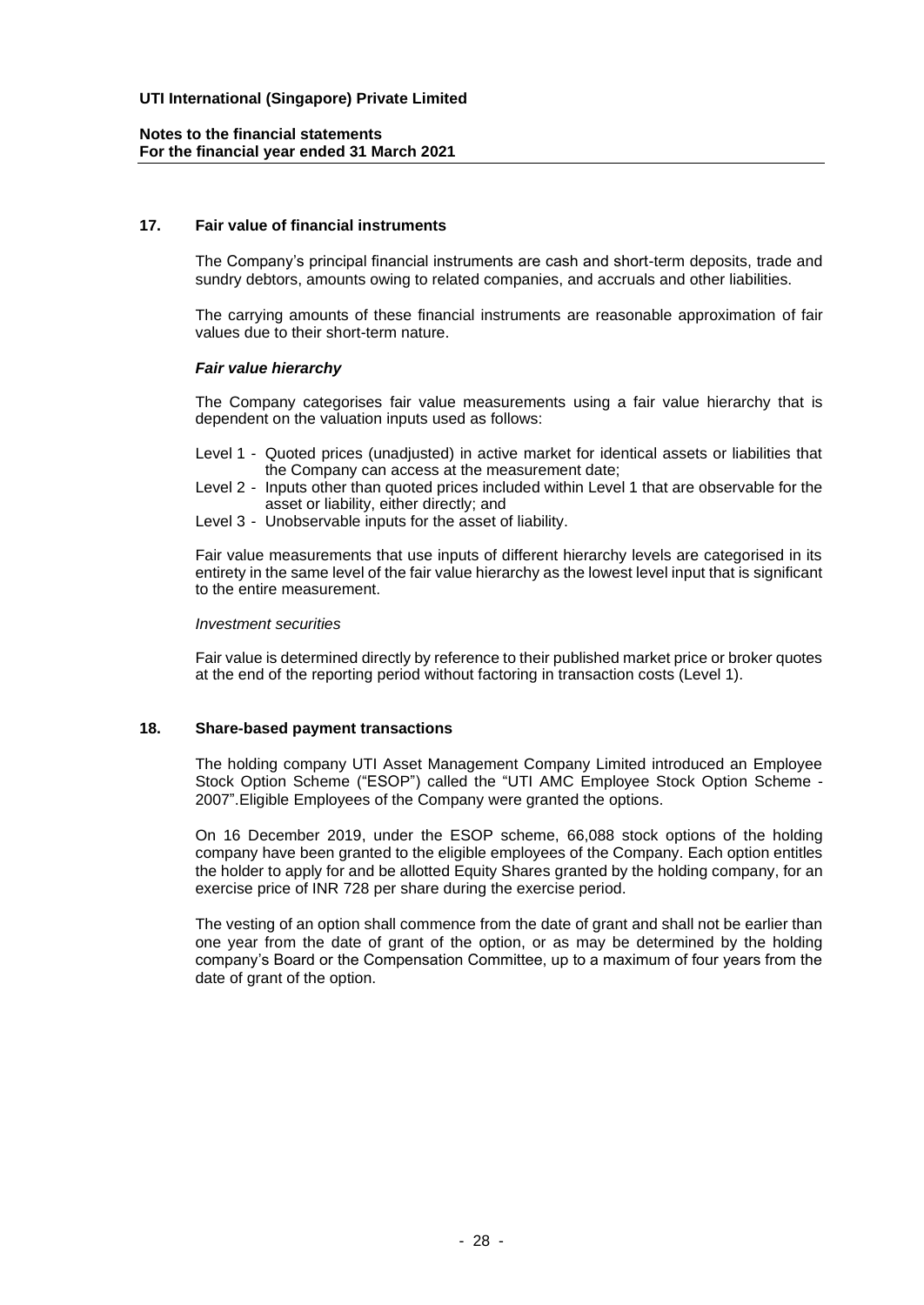# **18. Share-based payment transactions (cont'd)**

*Employee stock option scheme (Equity settled)*

| <b>Particulars</b>                                              | <b>ESOP</b>         |
|-----------------------------------------------------------------|---------------------|
| Date of Grant                                                   | 16 December 2019    |
| Price of Underlying Stock                                       | <b>INR 728</b>      |
| Exercise / Strike Price (in INR)                                | <b>INR 728</b>      |
| The fair value of the options granted was estimated on the date |                     |
| of grant using the Black Scholes Model with the following       |                     |
| assumptions:                                                    |                     |
| <b>Risk Free Interest Rate</b>                                  | 6.33%               |
| <b>Expected Dividend</b>                                        | INR 5 per share     |
| Expected Life (years)                                           | 4 Years (mid - way  |
|                                                                 | between option      |
|                                                                 | vesting and expiry) |
| <b>Expected Volatility</b>                                      | 39.78%              |
| Weighted Average Fair Value of Options                          | <b>INR 276</b>      |

The information covering stock options granted, exercised, forfeited and outstanding at the period end is as follows:

| <b>Particulars</b>                       | No. of stock options<br>as at 31 March 2021 |
|------------------------------------------|---------------------------------------------|
| Date of Grant                            | 16 December 2019                            |
| Outstanding at the beginning of the year | 66,088                                      |
| Granted during the period                |                                             |
| Exercised during the period              |                                             |
| Forfeited during the period              |                                             |
| Lapsed/expired during the period         | 12,702                                      |
| Outstanding at the end of the period     | 53,386                                      |
| Vested and exercisable                   | 0                                           |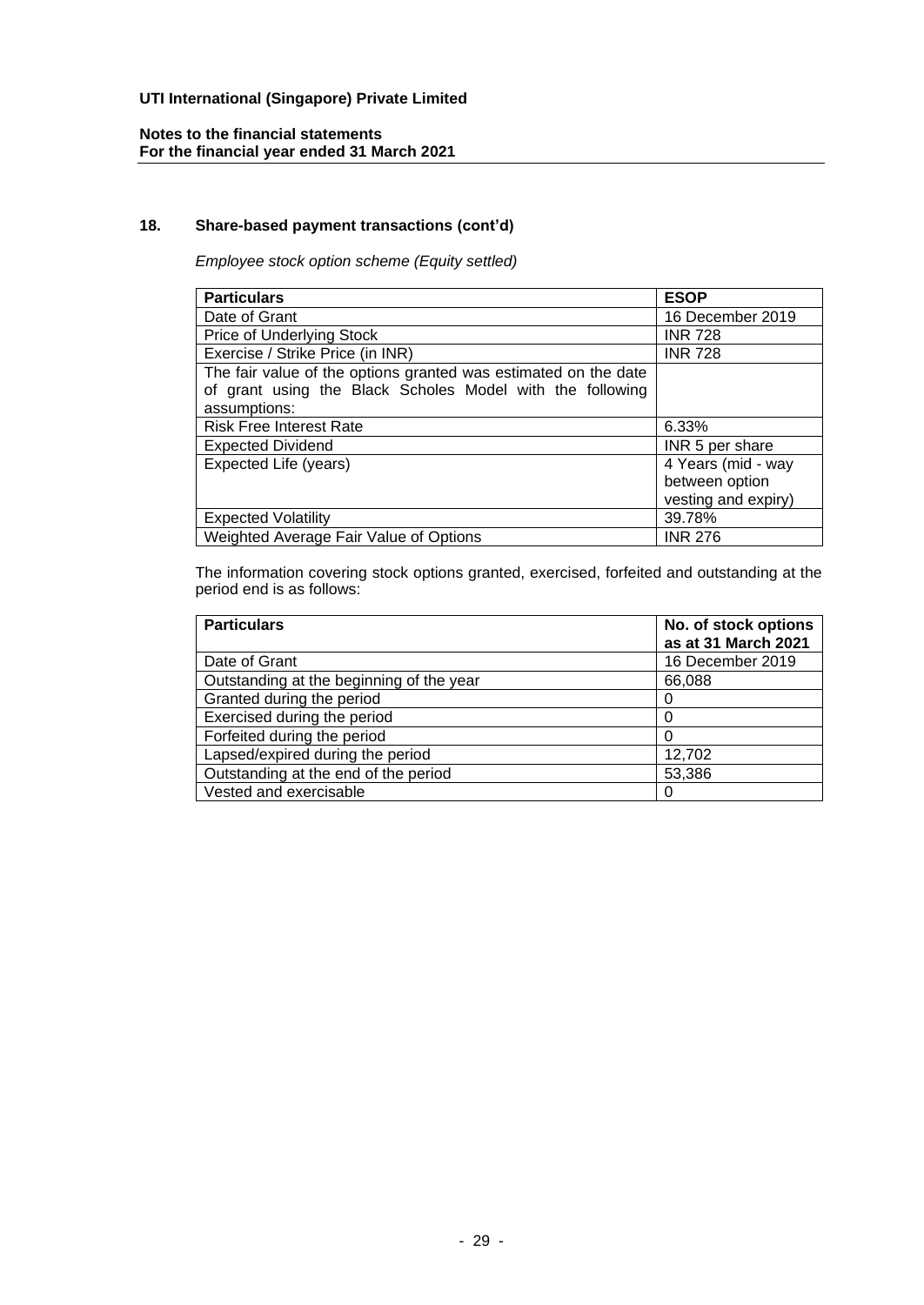#### **19. Financial risk management objectives and policies**

The directors consider that their main risk management objectives is to monitor and mitigate material risks, which they consider to include credit risk, liquidity risk, interest rate risk and foreign currency risk. Several procedures are in place to enable material risks to be adequately managed. These include preparation and review of annual forecasts and monthly management accounts.

The key risks are summarised below:

#### (a) *Credit risk*

Credit risk is the risk of loss that may arise on outstanding financial instruments should a counterparty default on its obligations. The Company's exposure to credit risk arises primarily from trade and other debtors. For other financial assets (including cash and cash equivalents), the Company minimise credit risk by dealing exclusively with high credit rating counterparties. At the end of the reporting period, 93.82% (2020: 94.91%) of the trade debtors were due from related parties.

(i) *Exposure to credit risk*

At the end of the reporting period, the Company's maximum exposure to credit risk is represented by the carrying amount of each class of financial assets recognised in the balance sheet.

#### (ii) *Financial assets that are neither past due nor impaired*

Trade and other debtors that are neither past due nor impaired are with credit worthy debtors with good payment record with the Company. The Company derives its main source of revenue from providing fund management services to its affiliates. Exposure to credit risk arising from related party transactions is minimal as these affiliates are of good credit standing. Cash is placed only with major international bank.

(iii) *Financial assets that are either past due or impaired*

There is no financial asset that is either past due or impaired, or would be otherwise past due and not impaired as at 31 March 2021.

#### (b) *Liquidity risk*

Liquidity risk is the risk that the Company will encounter difficulty in meeting financial obligations due to shortage of funds. The Company's exposure to liquidity risk arises primarily from mismatches of the maturities of financial assets and liabilities.

The Company's policy on liquidity risk management is to maintain sufficient cash and the availability of funding. Cash balances and forecast cash movements are reviewed on a regular basis, bank reconciliations are prepared and reviewed daily and management accounts are prepared and reviewed monthly to ensure that the Company maintains adequate working capital. The Company's financial assets and liabilities are short-term in nature which mitigates the risk of default on financial obligations. At the end of the reporting period, all of the Company's financial liabilities will mature in less than one year based on the carrying amount reflected in the financial statements.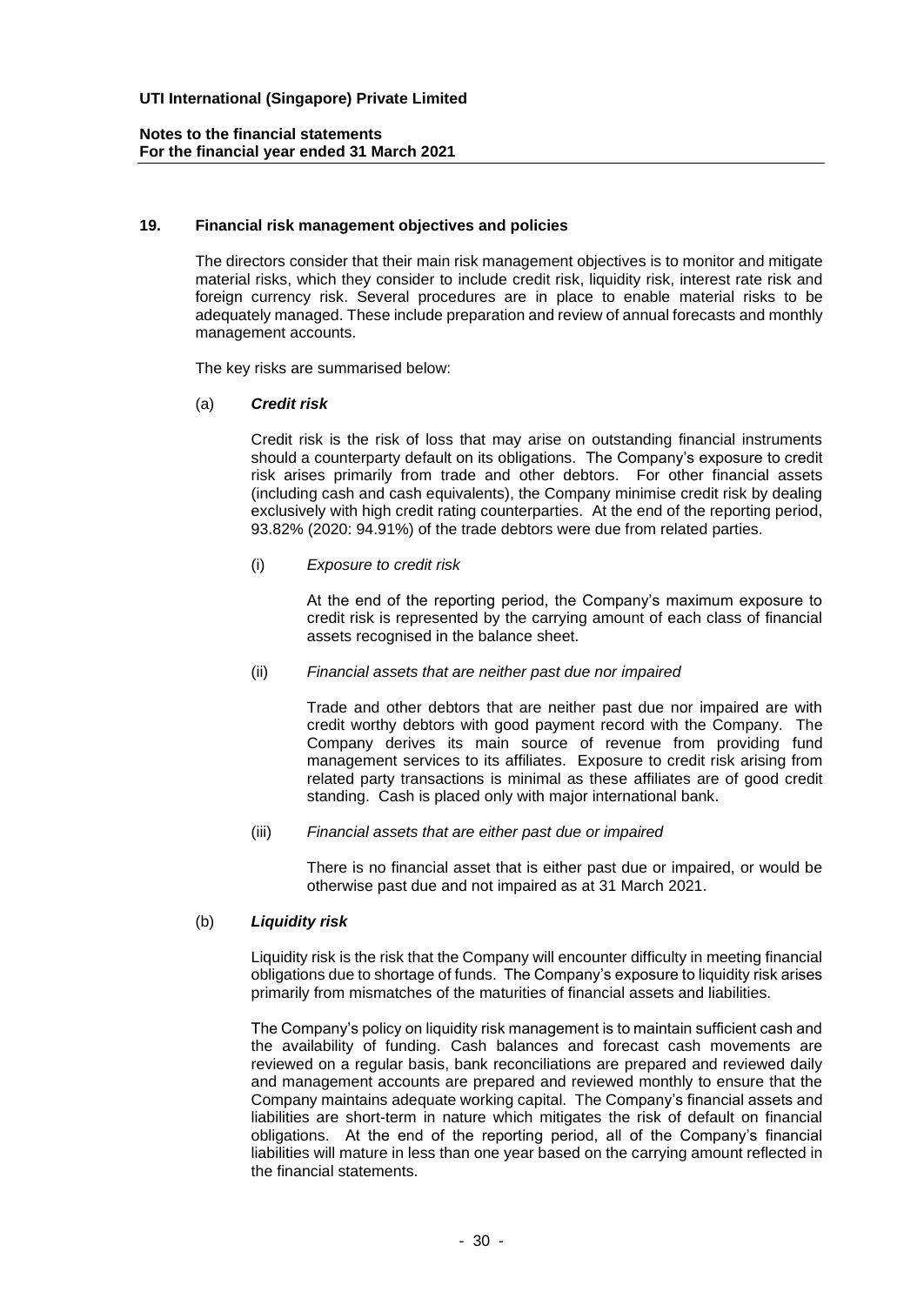# **19. Financial risk management objectives and policies (cont'd)**

# (c) *Interest rate risk*

Interest rate risk is the risk that the fair value or future cash flows of the Company's financial instruments will fluctuate because of changes in market interest rates.

The Company's income and operating cash flows are substantially independent of changes in market interest rates. The Company's interest-bearing assets are cash deposits placed with banks of S\$1,399,011 (2019: S\$1,467,885). The Company's policy is to maximise the returns on these interest-bearing assets. The Company does not have any borrowings.

#### (d) *Foreign currency risk*

The Company has transactional currency exposures arising mainly from intercompany receivables and distribution fees payable, which are denominated in currency other than SGD. The foreign currency in which these receivables are denominated is mainly United States dollars ("USD" or "US\$").

As at end of the reporting period, the balance denominated in USD amounted to US\$11,429,415 (2020: US\$8,282,744). With all other variables held constant, a 1% strengthening of USD against SGD would result in an increase in profit/(loss) before taxation of approximately S\$153,535 (2020: S\$118,004).

#### (e) *Market price risk*

Market price risk is the risk that the fair value or future cash flows of the Company's financial instruments will fluctuate because of changes in market prices. The Company is exposed to equity price risk arising from its investment securities.

The Company's objective is to manage investment returns and price risk using a mix of investment grade shares with steady dividend yield and non-investment grade shares with higher volatility.

#### *Sensitivity analysis for price risk*

At the end of the reporting period, if the prices of the investment securities had been 2% (2020: 2%) higher/lower with all other variables held constant, the Company's profit before tax for 2021 would have been S\$124,238 (2020: S\$93,516) higher/lower, arising as a result of an increase/decrease in the fair value of investment securities classified as FVPL.